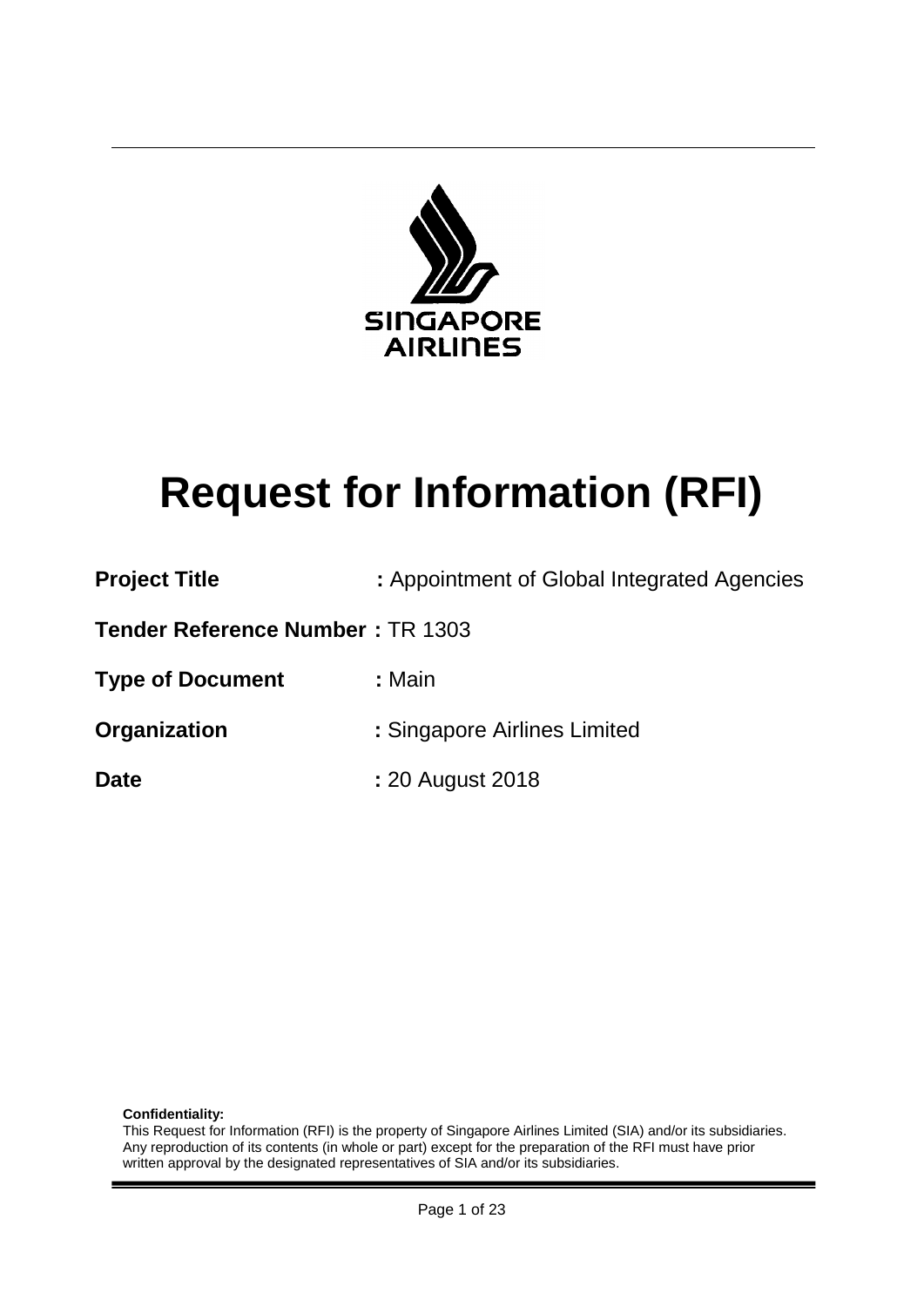

# **A. PUBLISHED VERSIONS**

| S/No Version/Description                       | Published date |
|------------------------------------------------|----------------|
| <b>Version 1</b>                               |                |
| Original Pre-Qualification document - 23 pages | 20 August 2018 |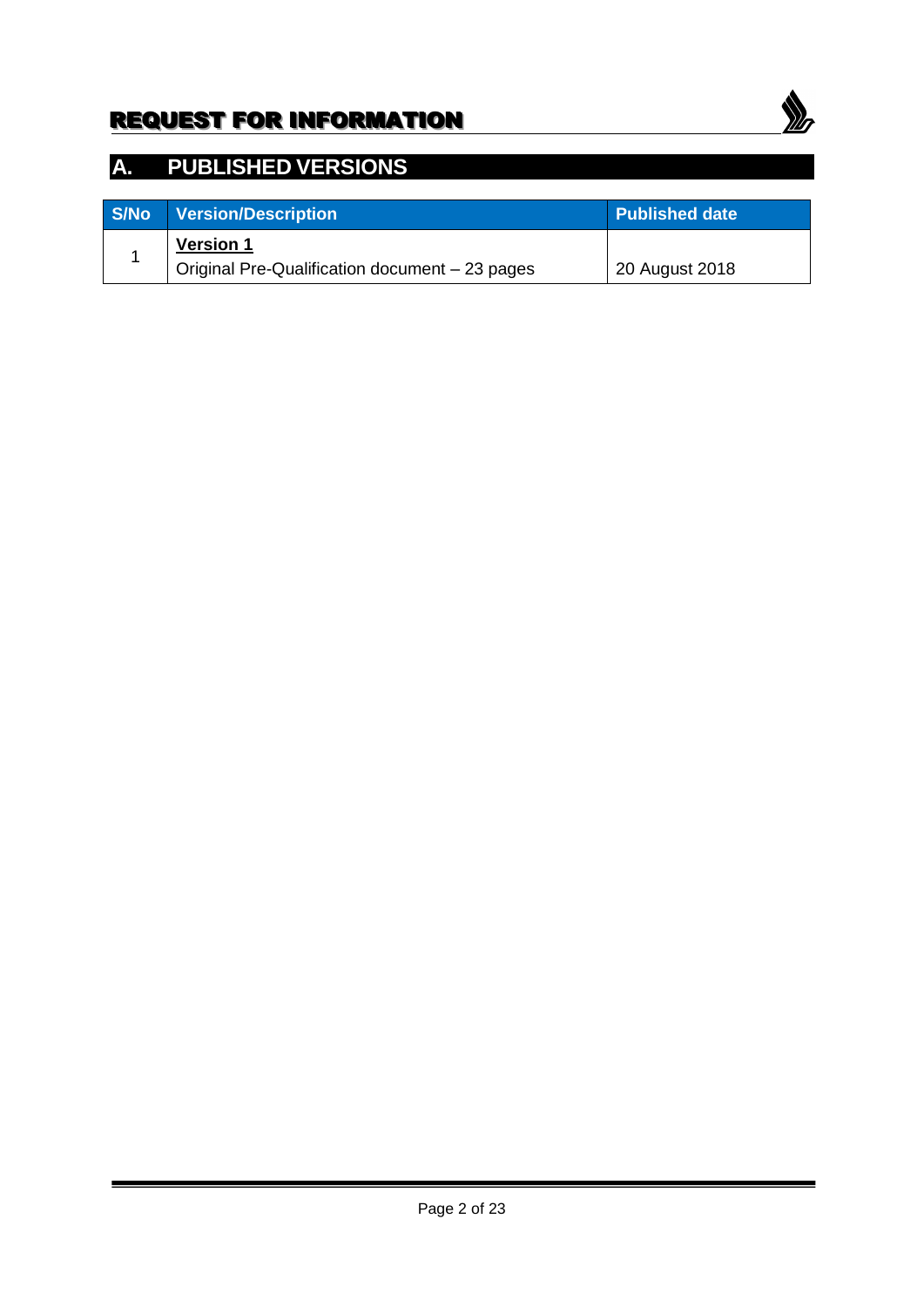

#### **1. INTRODUCTION**

- 1.1 Singapore Airlines Limited (SIA) is in the business of air transportation of passengers and cargo and related businesses. Together with its subsidiaries SilkAir and Scoot, the Company's passenger route network spans over 130 destinations in more than 30 countries, across 6 continents.
- 1.2 In 2017, SIA recognised the need to reposition the Group to face the challenges of the industry as the global competition intensified. Over the last few years, we launched a strategic review of our portfolio which led to investments in both full- service and lowcost operations and the initiation of a multi-hub strategy leading to airline investments in markets overseas. The major transformation launched a year ago was led by a dedicated Transformation Office. With the CEO leading a senior team, it oversees work across the Group to identify revenue generation opportunities, sharpen the cost base and revamp the organisation structure.
- 1.3 The key organization goal for Singapore Airlines is to get back to #1 by:
	- Becoming the undisputed market leader
	- Inspiring passion in people
	- Creating a vibrant innovation culture
- 1.4 Singapore Airlines (SIA) is one of the most beloved brands of Singapore, one with a rich heritage and reputation for building long term partnerships with agencies. As we review our business to be future fit, we are likewise doing the same to ensure we are collaborating with the right external marketing partners in the right way so that they will play a strategic role throughout our transformation. This tender is an invitation to agencies in Singapore to provide an integrated solution to help us cut through the changing marketing and communications landscape with impact, so as to elevate our iconic brand as we continue to spread our wings globally.
- 1.5 The Tender Exercise will be conducted in two key phases. The first phase will be a Pre-Qualification stage (Phase 1A), followed by Chemistry Meetings with SIA (Phase 1B) and finally, a full RFP exercise (Phase 2). The Pre-Qualification stage (Phase 1A) will:

• Serve as an initial brief for interested agencies to better understand SIA's agency requirements.

• Establish a common response format to allow for an efficient, fair and meaningful evaluation of all proposals received.

• Equip SIA with relevant and updated information on the various agency options and capabilities, and subsequently enable SIA to shortlist this reference agencies to meet with SIA via a Chemistry Meeting.

In Phase 1B, the shortlisted agencies will be notified and scheduled to meet with SIA for a Chemistry Meeting. After this meeting, there may be a further short list

In the last phase, the shortlisted agencies will be invited to submit a full response to a Pitch Challenge and a commercial bid. Vendors should be prepared to make one or more presentations to an evaluation committee as required.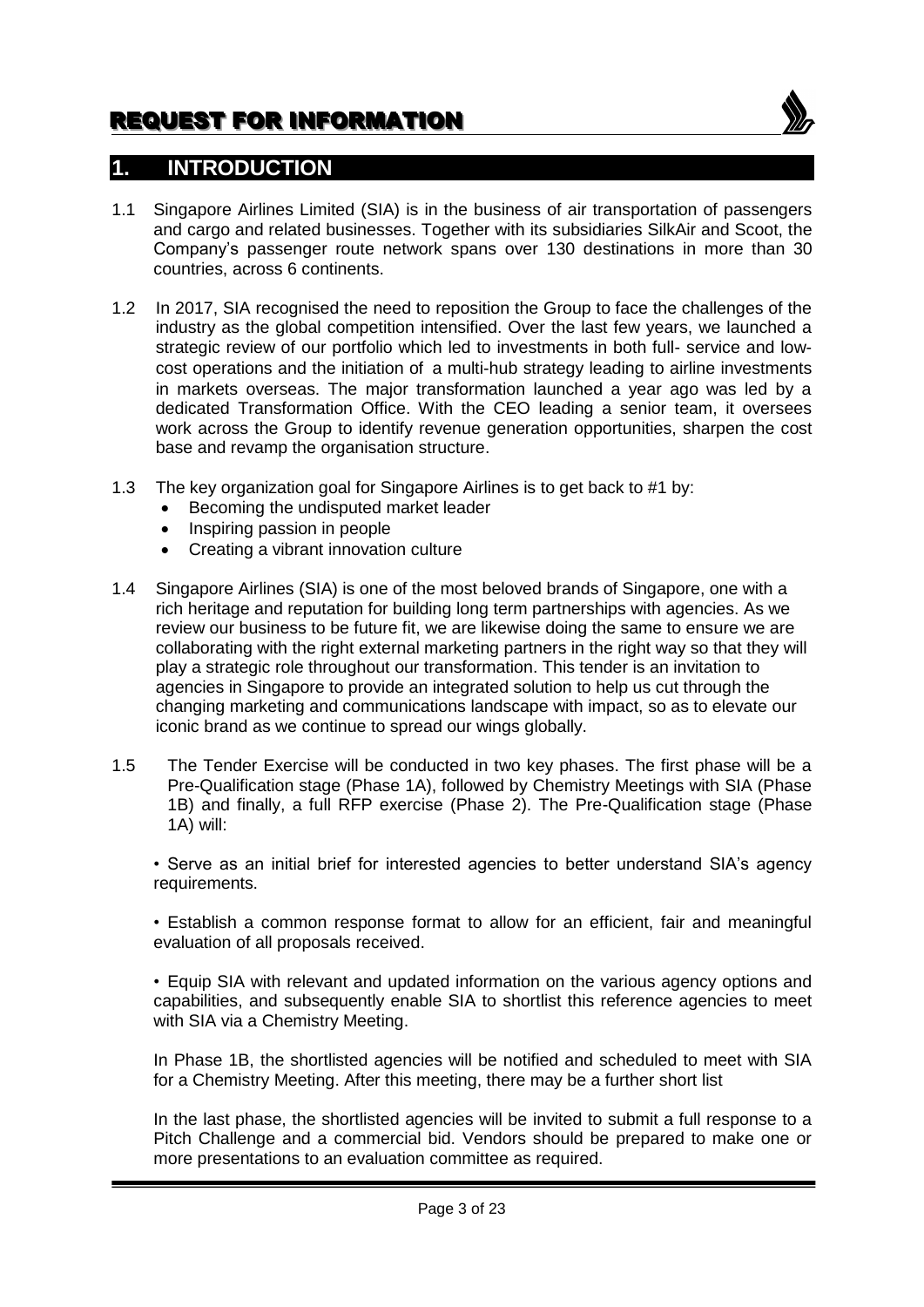

To achieve these objectives, interested agencies should respond in the indicated format, answering all the required sections and clearly indicate any assumptions used or exceptions made in responding. Respondents will be evaluated based on the written submissions and any oral presentations, if required.

#### 1.5 Key Tender Milestones

The tender proceedings shall be conducted based on the following schedule. Late submissions will not be entertained.

| <b>Event</b>                                      | <b>Date</b>               |
|---------------------------------------------------|---------------------------|
| PHASE 1A (PRE-QUALIFICATION)                      |                           |
| Invitation and release of RFI                     | 20 August 2018            |
| RFI Briefing to interested agencies               | 27 August 2018            |
| Period for questions & answers from agencies      | 27 to 29 August 2018      |
| SIA responds to questions from agencies           | 30 August 2018            |
| Deadline for submission of RFI documents          | 5 September 2018          |
| Notification of shortlisted agencies              | Week of 24 September 2018 |
| <b>PHASE 1B</b>                                   |                           |
| <b>Chemistry Session</b>                          | 15 to 16 October 2018     |
| <b>PHASE TWO (MAIN RFP)</b>                       |                           |
| Release of full RFP specifications to shortlisted | 17 October 2018           |
| agencies                                          |                           |
| Deadline for submission of Round 1 Fee and        | 26 October 2018           |
| Pricing                                           |                           |
| <b>Strategic Tissue Workshop Part 1</b>           | 12 November 2018          |
| <b>Strategic Tissue Workshop Part 2</b>           | 26 to 27 November 2018    |
| Deadline for submission of Round 2 Fee and        | 21 November 2018          |
| Pricing                                           |                           |
| <b>Final Pitch Presentation</b>                   | 13 December 2018          |
| <b>Conclusion of Pitch</b>                        | Week of 21 January 2018   |
| * Dates may be subjected to changes               |                           |

SIA reserves the right to amend the above schedule and dates.

- 1.6 This document is by no means, a contractual offer from Singapore Airlines Limited.
- 1.7 SIA reserves the right not to appoint any vendor(s) for this Tender Exercise in the event that the vendors are deemed unsuitable.
- 1.8 For more background information on SIA, please refer to its website singaporeair.com.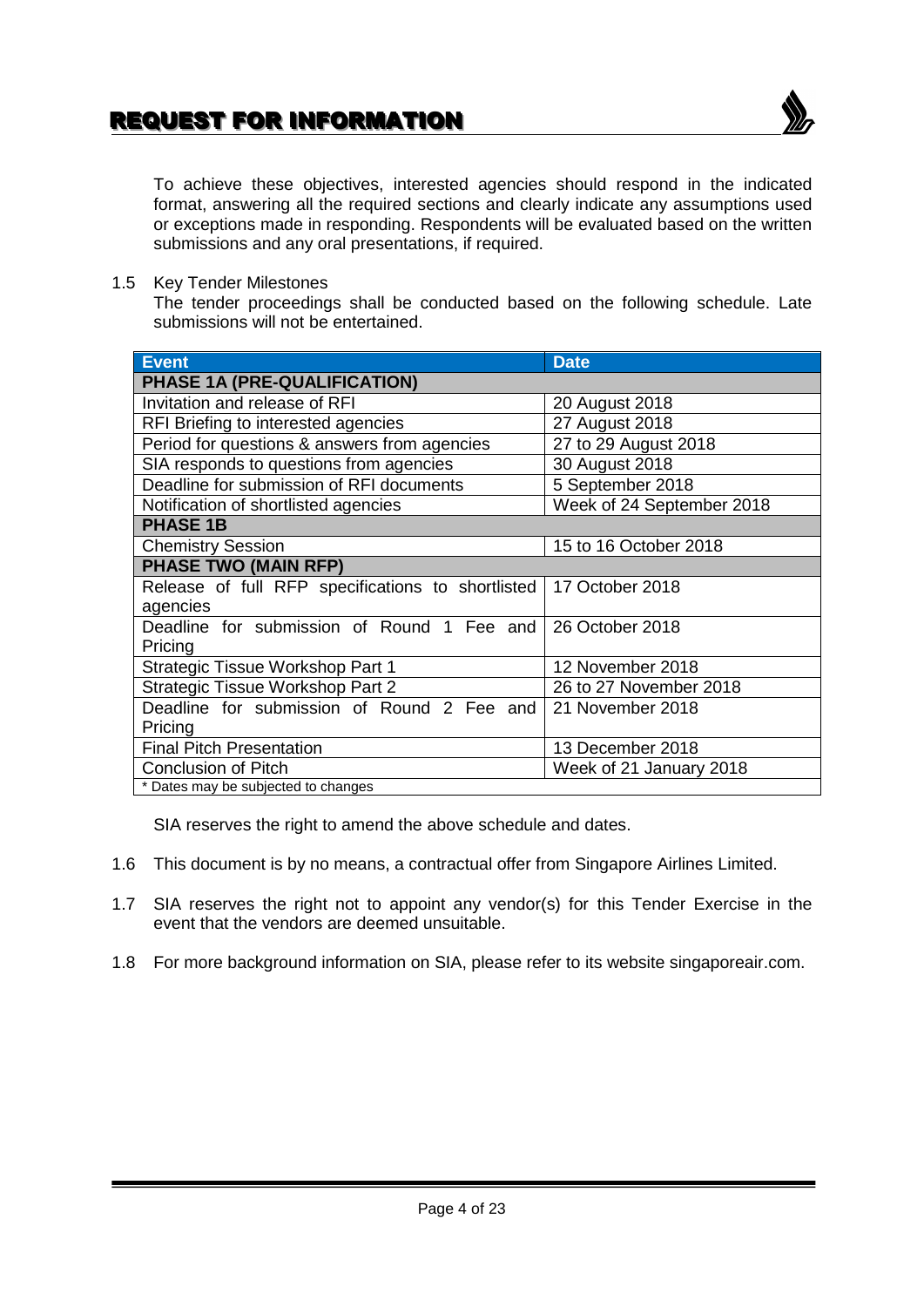

### **2. SINGAPORE AIRLINES' TRANSFORMATION JOURNEY**

A full-time Transformation Office with a team of dedicated staff members was established to review business strategies and operational efficacy, with a focus on revenue-generation initiatives, enhancements to operational efficiency and improvements in organisational structure. The team has been working across the organisation and identified over 90 initiatives to be pursued, each with detailed action plans. To know more about some of the developments to date, please refer to – [https://www.singaporeair.com/saar5/pdf/Investor-](https://www.singaporeair.com/saar5/pdf/Investor-Relations/Annual-Report/annualreport1718.pdf)[Relations/Annual-Report/annualreport1718.pdf](https://www.singaporeair.com/saar5/pdf/Investor-Relations/Annual-Report/annualreport1718.pdf)

### **3. AGENCY REQUIREMENTS AND SCOPE OF WORK**

This section aims to provide interested agencies with an idea of SIA's agency requirements, how the company envision the partnership would work, and where the priorities are.

It shall be the agency's sole responsibility to ensure that they are able to critically assess the extent and implications of the requirements in this RFI.

It is important to note that while this is a search for an agency/agencies to fulfil SIA's integrated strategy, brand and creative, media, content, website / app, and production requirements, primarily supporting the Singapore Airlines Head Office located in Singapore, the agency is also required to have the capability to service all of the local markets through a hub model. **Agency needs to have at least 1 office in each of these regional hubs, where that office must have both creative and media capabilities.** The 6 regional hubs are South East Asia, North Asia, Southwest Pacific, Europe, West Asia and Africa, and the USA.

- This tender will accept agencies coming together within a holding group
- One holding group can have one or more combination of agencies
- Independent agencies can participate by forming a consortium
- Agencies within holding group/ consortium should demonstrate proof points of past work experience on other clients
- SIA also reserves the right to award the contract to the holding group/ consortium as a whole or select agency(s) within the holding group/ consortium
- Agencies will be evaluated both at holding group and individual agency level
- This tender is for agency appointment at HQ (Singapore) and the above-mentioned regional hubs
- Local markets may or may not work with the agency appointed at the centre/ regional hub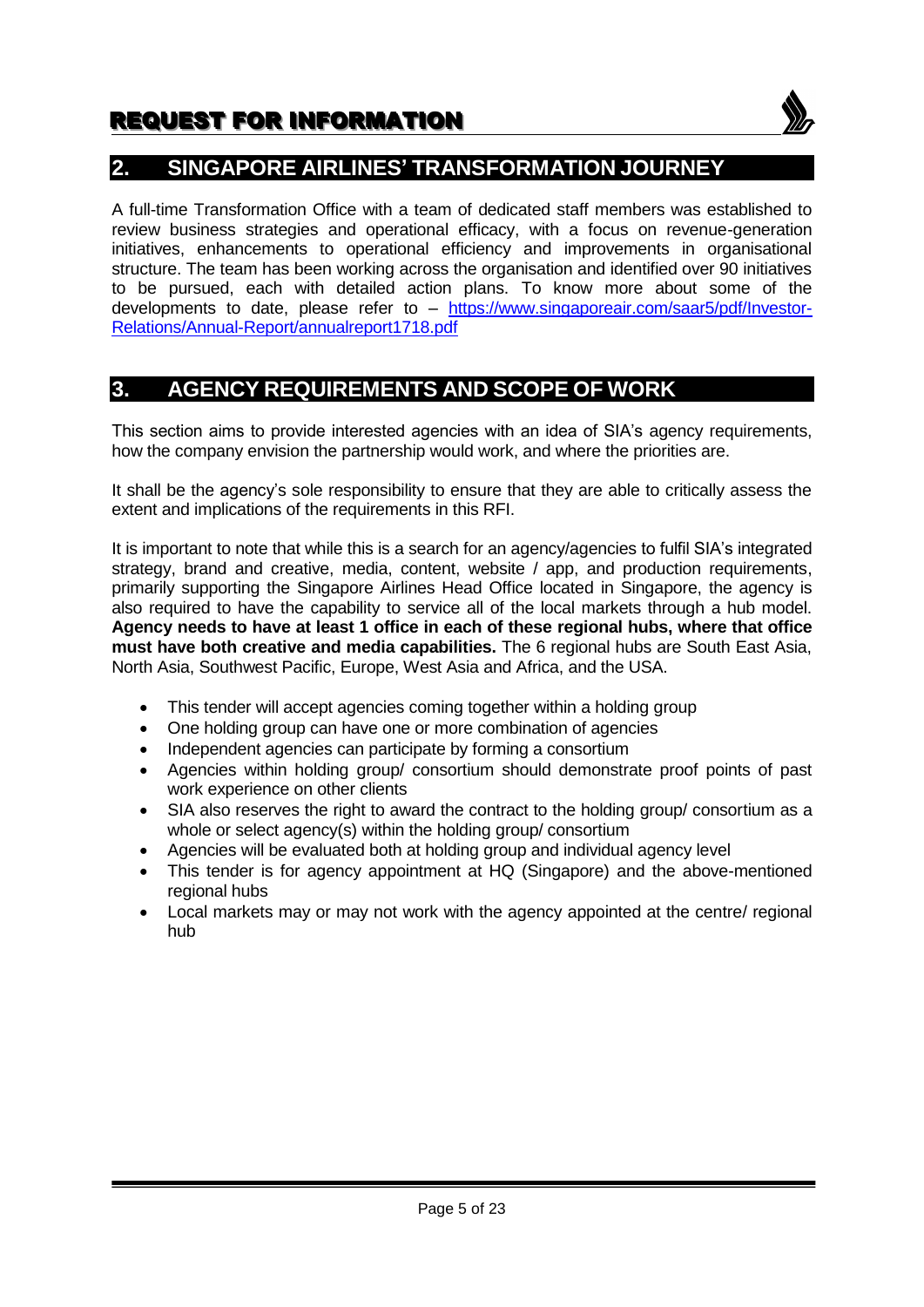

The following contains the pre-requisites of the agency / agencies:

### **3.1 CRITICAL AGENCY CHARACTERISTICS**

| Challenge<br><b>Status Quo</b>           | To partner us on this journey of transformation, we would<br>need proven strategic capability in thinking and driving<br>alignment with multiple stakeholders, and a passion to drive<br>change                                                                                                                                                                                                   |
|------------------------------------------|---------------------------------------------------------------------------------------------------------------------------------------------------------------------------------------------------------------------------------------------------------------------------------------------------------------------------------------------------------------------------------------------------|
| Beyond<br>Communications                 | With intensifying competitive pressure and operating<br>challenges, we desire more top-to-top engagement with<br>leadership team to solve business issues, not just<br>communication issues. We seek more data driven insights to<br>inform strategy                                                                                                                                              |
| Integrated<br>Thinking                   | Key to our transformation agenda from a marketing<br>perspective is to maximise impact on marketing<br>communications with efficiency, starting with our agency<br>model. As such, we are seeking a holding group/ consortium<br>approach to foster integrated thinking, across paid, earned<br>and owned media. Proven expertise on delivering this for<br>global/iconic brands will be critical |
| Pushing<br>Creative<br><b>Boundaries</b> | Recognising the need to stand out purposefully amidst<br>increasing clutter, we are seeking fresh perspective on how<br>the Singapore Airlines brand should be modernised. A clear<br>POV from participating agencies will be sought and<br>evaluated throughout the course of the pitch                                                                                                          |
| Culture of<br>Accountability             | As part of this process, SIA will be optimising its marketing<br>accountability framework through appropriate KPIs, monitoring<br>process, reporting and optimising across all channels.<br>Agencies' attitude and appetite for accountability will be<br>judged based on track record and proposed remuneration<br>model                                                                         |
| <b>Optimized Ways</b><br>of Working      | Key to making this model feasible would be a more<br>streamlined and collaborative ways of working, within SIA<br>and with its external agencies. Agencies' proposed ways of<br>working should be clearly articulated and linked to its<br>resource structure and remuneration, and reflects the<br>efficiency desired                                                                            |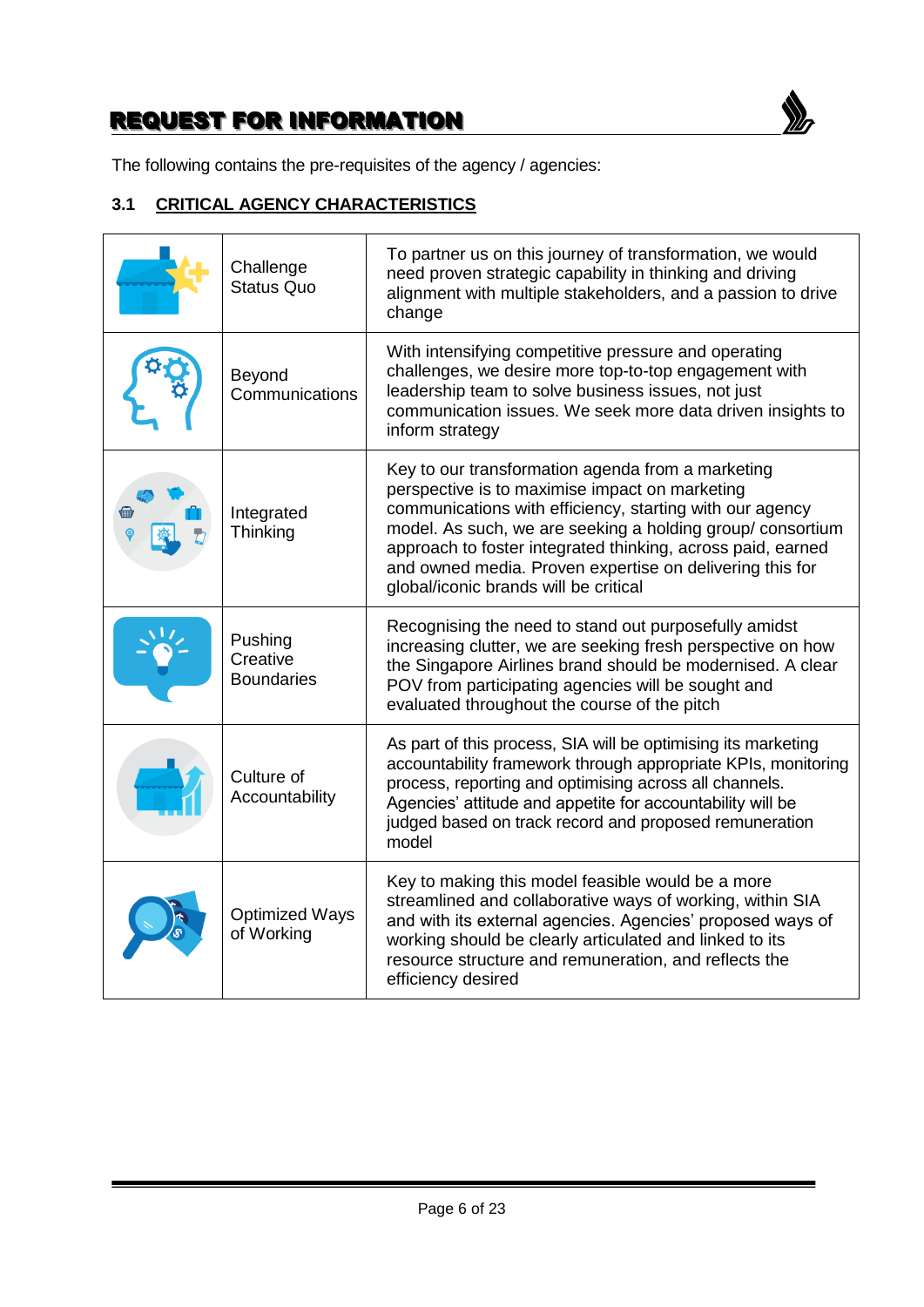

#### **3.2 AGENCY MODEL REQUIREMENTS**

#### AGENCY MODEL REQUIREMENT #1: Facilitate Paid and Earned Integration

• Integrated ways-of-working and addition of agency partner who can operate effectively in the confluence of Paid and Earned media

#### AGENCY MODEL REQUIREMENT #2: Cost-efficiency

Help SIA to drive costs down and ensure transparency and price competitiveness

#### AGENCY MODEL REQUIREMENT #3: Focus on Outcomes

 Agency management through Performance Based Remuneration with a focus on partners' ability to drive desired business and marketing outcomes

#### AGENCY MODEL REQUIREMENT #4: Audience-led, integrated strategies

 Focus on consumers not products. Agility to evolve communications strategy based on changing customer needs.

#### **3.3 SCOPE OF WORK OVERVIEW**

Holding Group/ Consortium has to be able to deliver on all of the below at both global and hub level.

Agencies must have offices and the below-mentioned capabilities in SIA's regional hubs for both creative and media – or a proposed partner.

 The 6 regional hubs are South East Asia, North Asia, Southwest Pacific, Europe, West Asia and Africa, and the USA

Proposed partners must be in place before November 2018, or SIA can reserve the right to eliminate the agency group.

Holding group/ Consortium can decide which agency(s) would deliver on which scope of work.

Performance media expertise is critical for SIA. This could be in form of a specialist agency or an integrated media solution with performance media expertise clearly demonstrated.

Agency model must include global production capabilities across offline and online media.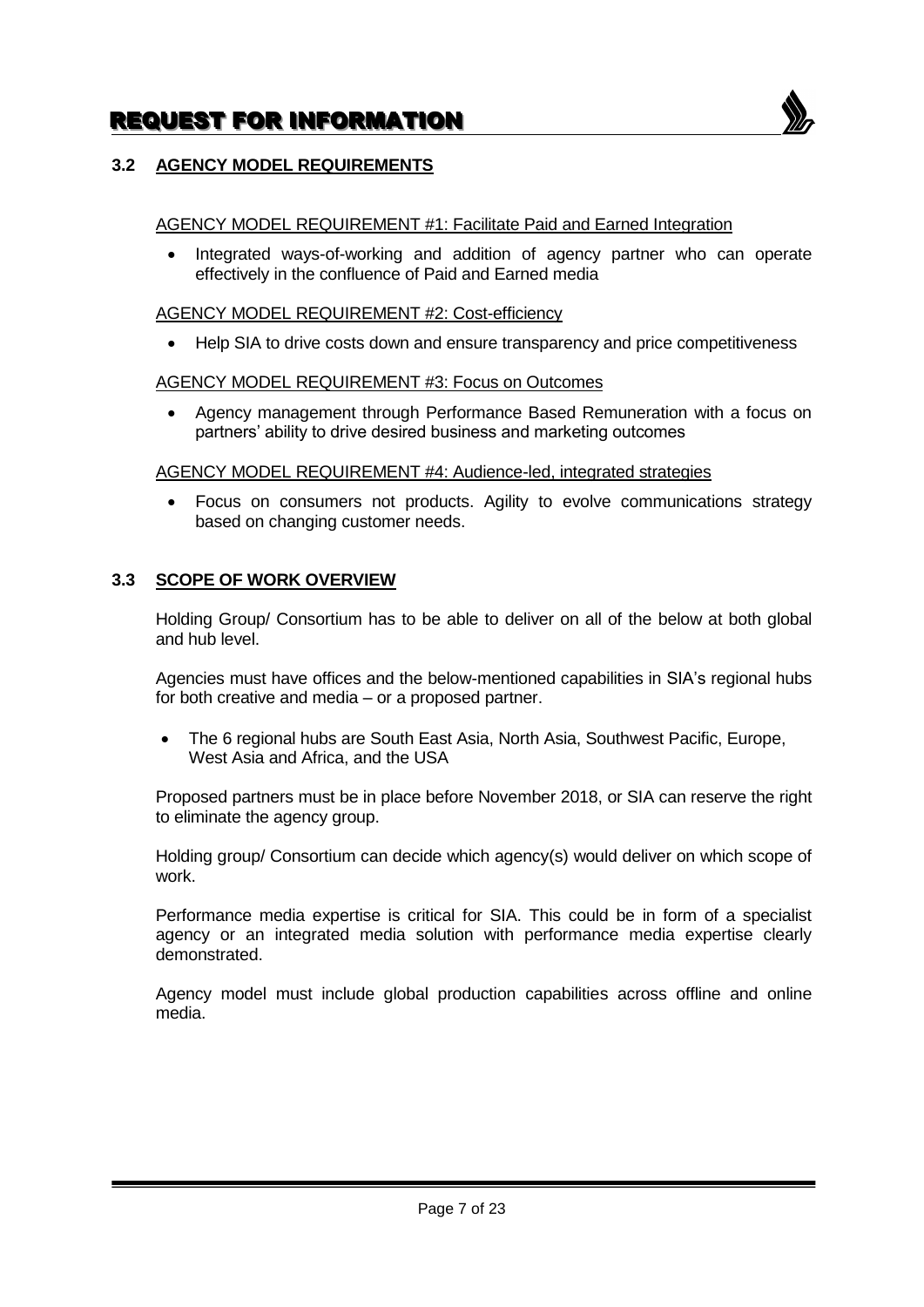# Global Toolkit

Creative Concept and Ideation

Social, Digital, etc

- (c) Media
	- Global Media Strategy Guidelines
	- Global Campaign Media Strategy, Planning and Buying
	- Communication Planning across all channels (including but not limited to SEM, SEO, Programmatic, Paid Social, Display, TV, Print, OOH)

Campaign creative across all channels including but not limited to ATL, BTL,

Strategic Planning Council across brand, comms, content and digital

- Partnerships (paid media)
- (d) Content
	- Content Strategy
	- Content Framework

REQUEST FOR INFORMATION

(a) Integrated Strategy

(b) Brand and Creative • Brand Purpose • Brand Positioning • Creative Messaging • Brand Custodianship

- Always-on, campaign-based, responsive content
- Content Calendar
- Content Implementation
- Influencer Marketing
- Partnerships (beyond paid media)
- Social Listening and Monitoring
- (e) Website / App
	- Website Development (including Mobile)
	- Website Maintenance (including Mobile)
	- App Development
- (f) Production
	- Development and adaptations of all assets offline and online (global and regional hubs)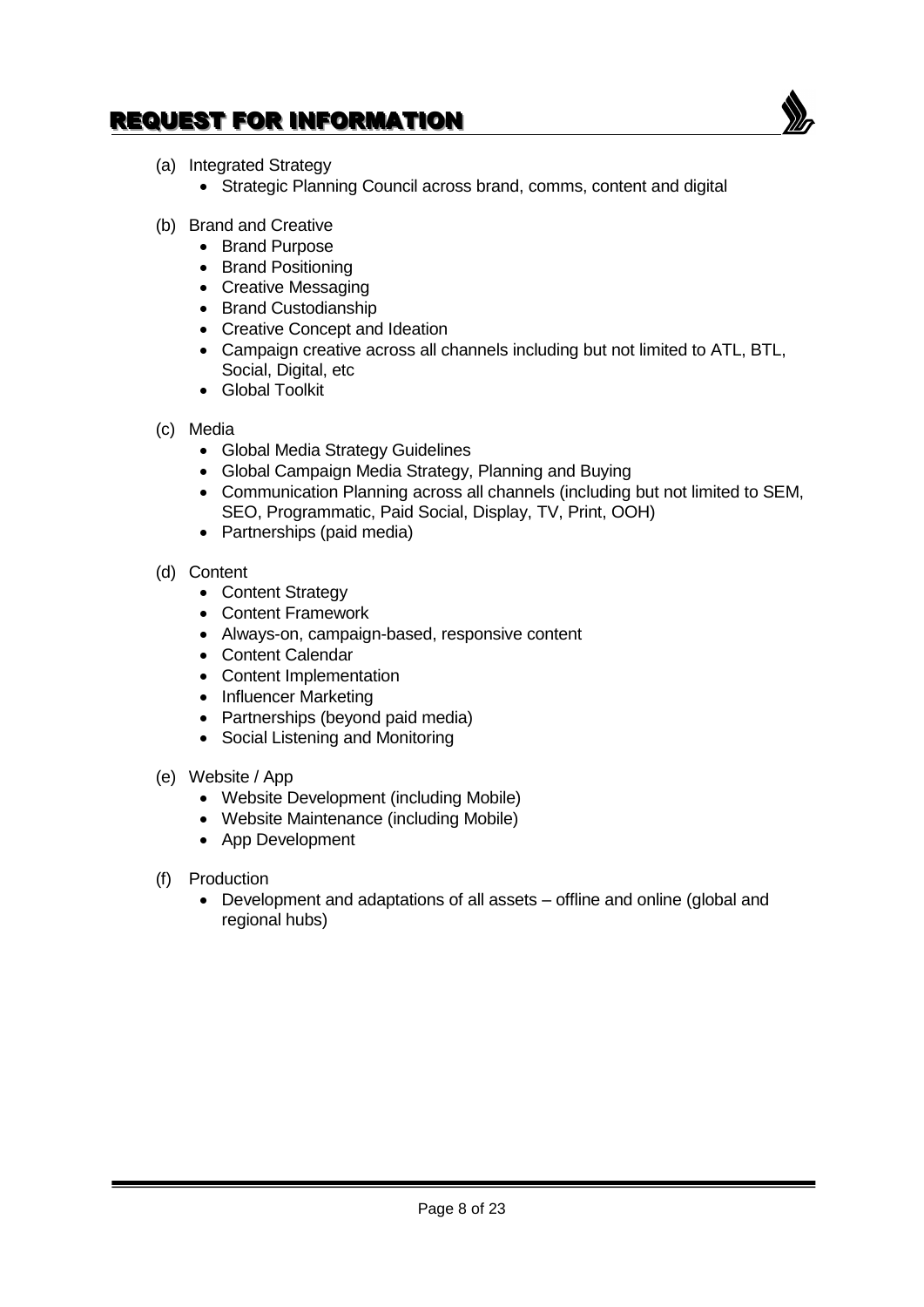

# **4. EVALUATION CRITERIA**

|                                       | <b>Phase 1A: RFI</b>                        |
|---------------------------------------|---------------------------------------------|
| CAPABILITY (65%)                      | <b>TRACK RECORD AND OPERATIONS</b><br>(35%) |
| 1) Case Studies x 3 (40%)             | 1) Clients                                  |
| 2) Production Agency Capability (10%) | 2) Revenue                                  |
| 3) Strategic Point of View (15%)      | 3) Headcount                                |
|                                       | 4) Team Bios                                |
|                                       |                                             |
|                                       |                                             |

|                                                | <b>Phase 1B: Chemistry Meeting</b> |                                                         |
|------------------------------------------------|------------------------------------|---------------------------------------------------------|
| <b>CARRY FORWARD RFI</b><br><b>SCORE (50%)</b> | <b>CAPABILITY (35%)</b>            | <b>TEAM AND TALENT (15%)</b>                            |
| As above                                       | 1) Strategic Point of View         | 1) Team Bios<br>2) Team Dynamics during the<br>meetings |

|                                                                                  | <b>Phase 2: OVERALL</b>                 |
|----------------------------------------------------------------------------------|-----------------------------------------|
| CAPABILITY (70%)                                                                 | <b>COMMERCIALS (30%)</b>                |
| 1) Strategic Tissue Session (30%)                                                | 1) Media Pricing (20%)                  |
| 2) Final Pitch Presentation (40%)                                                | 2) Agency Model, Resourcing, Fees (10%) |
| Areas covered: Strategic Thinking, Creative<br>and Content, Media, Team Dynamics |                                         |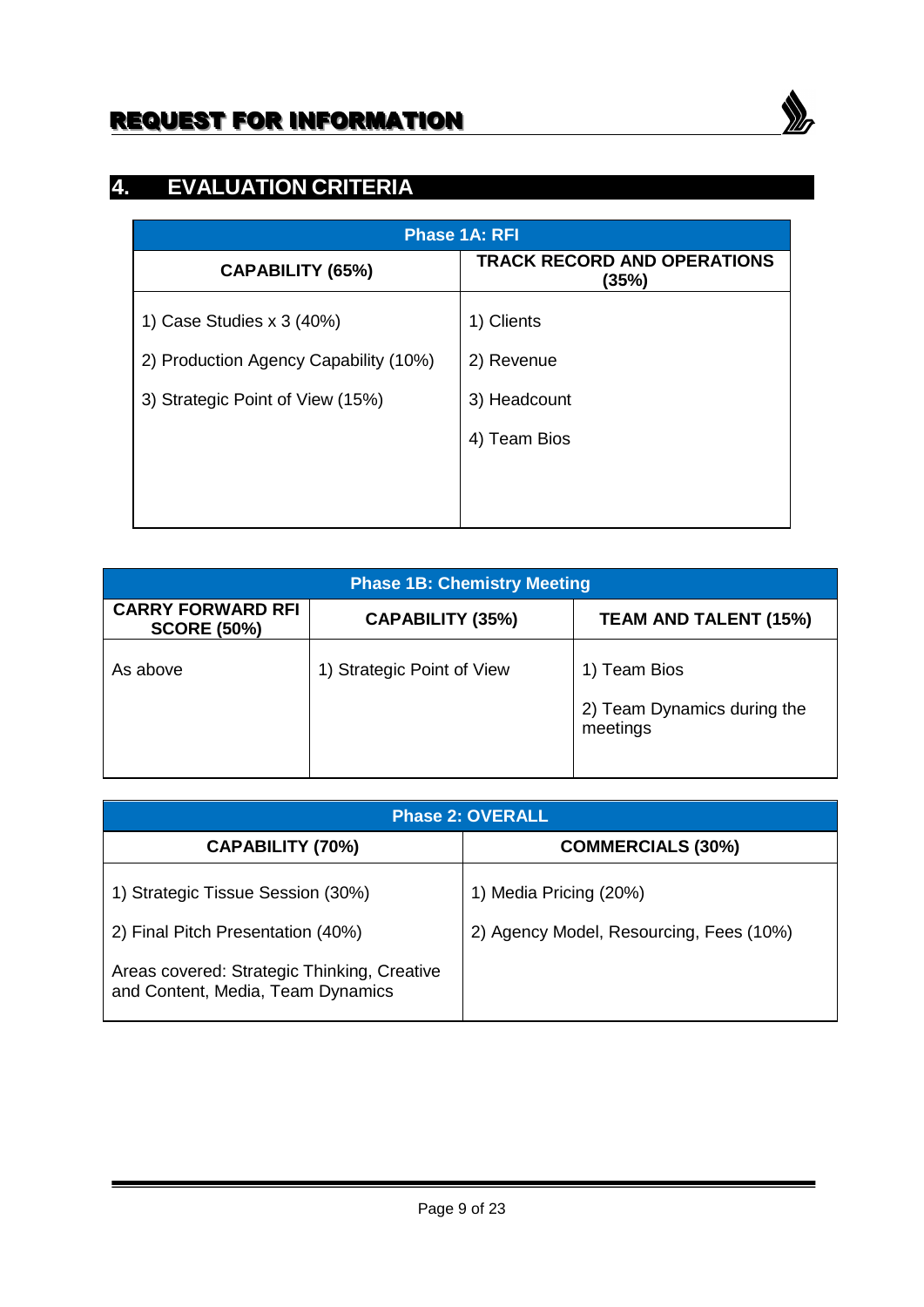

### **5. INSTRUCTION TO SERVICE PROVIDERS**

#### **5.1 DEFINITION OF RFI DOCUMENT**

RFI Documents shall include items listed in the main RFI document as well as any other documents that may be issued prior to the deadline for submission of proposal.

The RFI Documents and additional materials that may modify or interpret, by additions, deletions, clarifications or corrections will become part of the contract when executed.

Until a contract is executed, the RFI Documents and clarifications shall be binding on the service provider(s).

All 7 Annexes listed within, which form part of this RFI, will be issued accordingly as stated below:

#### **Annex 1: IPT Declaration by Service Provider/Contracting Party**

Please complete the above form found in Annex 1, to ensure compliance with Chapter 9 of the Listing Manual of the Singapore Exchange Securities Trading Limited.

#### **Annex 2: Declaration of Participation by Relatives/ Associated Companies**

The Service Provider must declare whether any associated company, business partner or relatives are bidding in this quotation exercise.

#### **Annex 3: Non-Disclosure Agreement**

The Service Provider is required to sign, in advance, a Non-Disclosure Agreement to facilitate the release of a detailed RFP document for the second phase of the tender exercise.

Incomplete submission will disqualify the Service Provider from the second phase of the tender exercise.

SIA reserves the right to share your response to the RFP with its advisors, if required.

Note: Service providers must have Non-Disclosure Agreement(s) with their contractors (if any) if these contractors are engaged to work on the Singapore Airlines account.

#### **Annex 4: Agency Profile Matrix**

Your company profile as in Annex 4: Service Provider Profile Matrix. Please submit information using only the template provided. Additional details may be given as attachments in either PowerPoint or PDF format.

If Respondent's parent company, subsidiaries or affiliates has an airline account as an existing client, please indicate and explain the relationship with this client.

Annex 4 should be completed with sufficient information for SIA to have a good understanding of the Service Provider. Please note that it is not acceptable to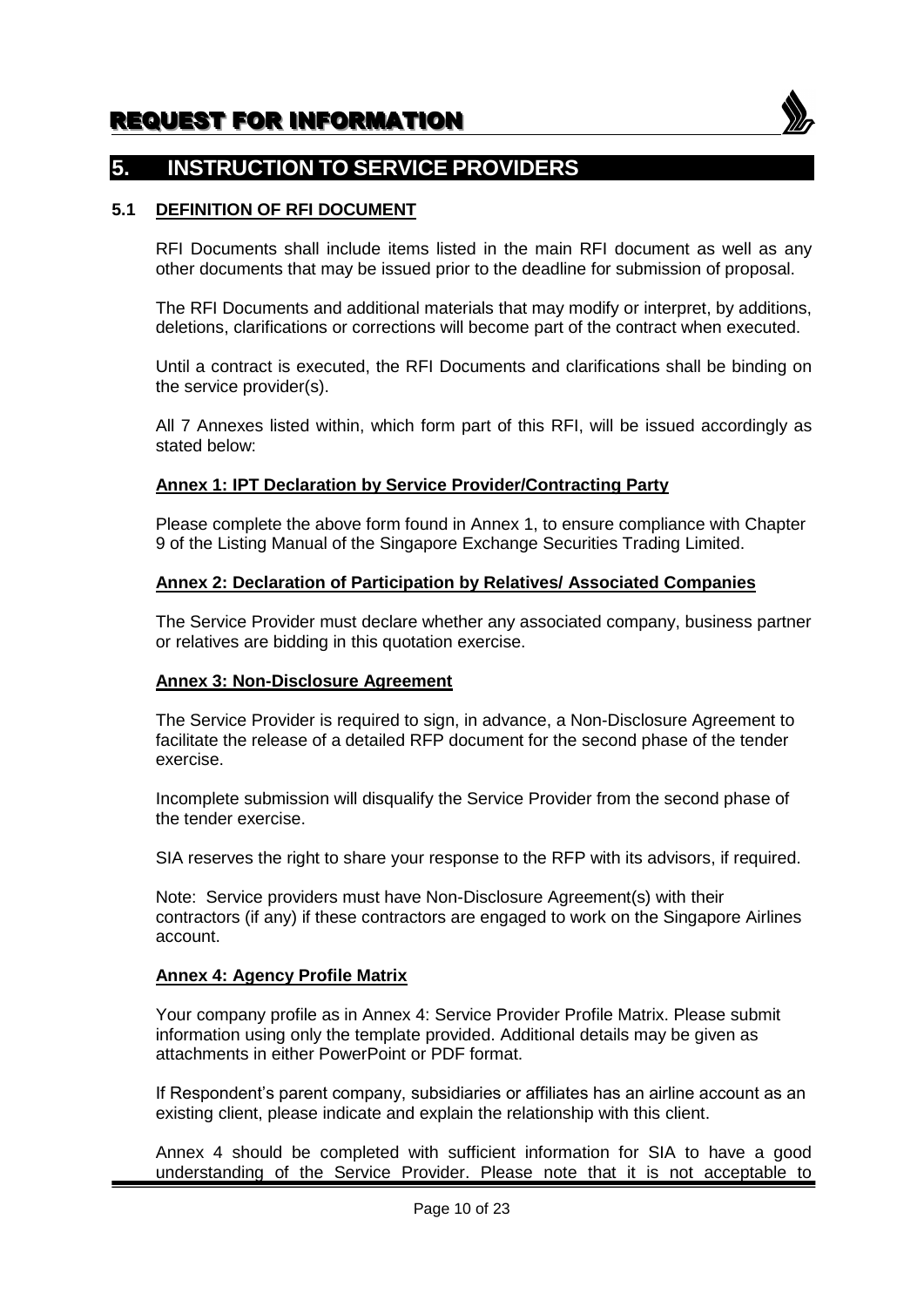

reference the relevant sections to e.g. websites, financial reports etc. Kindly fill in the required details. Any false or misleading statements found within the Service Provider Profile Matrix could be grounds for disqualification.

Service providers will be informed of SIA's acceptance of their proposals.

#### **Annex 5: Agency Team Bio**

Present your team biographies as per the requirements outlined in Annex 5.

#### **Annex 6: Case study**

Present your case study as per the requirements outlined in Annex 6. Summarize the salient points of your submission in no more than four (4) PowerPoint slides for each case study.

#### **Annex 7: Strategic Point of View**

Present your strategic point of view as per the requirements outlined in Annex 7. Summarize the salient points of your submission in no more than three (3) PowerPoint slides for each task.

Annex 4 to 7 can be accessed via the link below: [https://drive.google.com/drive/folders/14pFmspGFHn8WewxQiFDVNFdges4QIBlQ?us](https://drive.google.com/drive/folders/14pFmspGFHn8WewxQiFDVNFdges4QIBlQ?usp=sharing) [p=sharing](https://drive.google.com/drive/folders/14pFmspGFHn8WewxQiFDVNFdges4QIBlQ?usp=sharing)

#### **5.2 RECAP OF SCHEDULE OF EVENTS**

| <b>Event</b>                                               | <b>Date</b>               |
|------------------------------------------------------------|---------------------------|
| PHASE 1A (PRE-QUALIFICATION)                               |                           |
| Invitation and release of RFI                              | 20 August 2018            |
| RFI Briefing to interested agencies                        | 27 August 2018            |
| Period for questions & answers from agencies               | 27 to 29 August 2018      |
| SIA responds to questions from agencies                    | 30 August 2018            |
| Deadline for submission of RFI documents                   | 5 September 2018          |
| Notification of shortlisted agencies                       | Week of 24 September 2018 |
| <b>PHASE 1B</b>                                            |                           |
| <b>Chemistry Session</b>                                   | 15 to 16 October 2018     |
| <b>PHASE TWO (MAIN RFP)</b>                                |                           |
| Release of full RFP specifications to shortlisted          | 17 October 2018           |
| agencies                                                   |                           |
| Deadline for submission of Round 1 Fee and 26 October 2018 |                           |
| Pricing                                                    |                           |
| <b>Strategic Tissue Workshop Part 1</b>                    | 12 November 2018          |
| <b>Strategic Tissue Workshop Part 2</b>                    | 26 to 27 November 2018    |
| Deadline for submission of Round 2 Fee and                 | 21 November 2018          |
| Pricing                                                    |                           |
| <b>Final Pitch Presentation</b>                            | 13 December 2018          |
| <b>Conclusion of Pitch</b>                                 | Week of 21 January 2018   |
| * Dates may be subjected to changes                        |                           |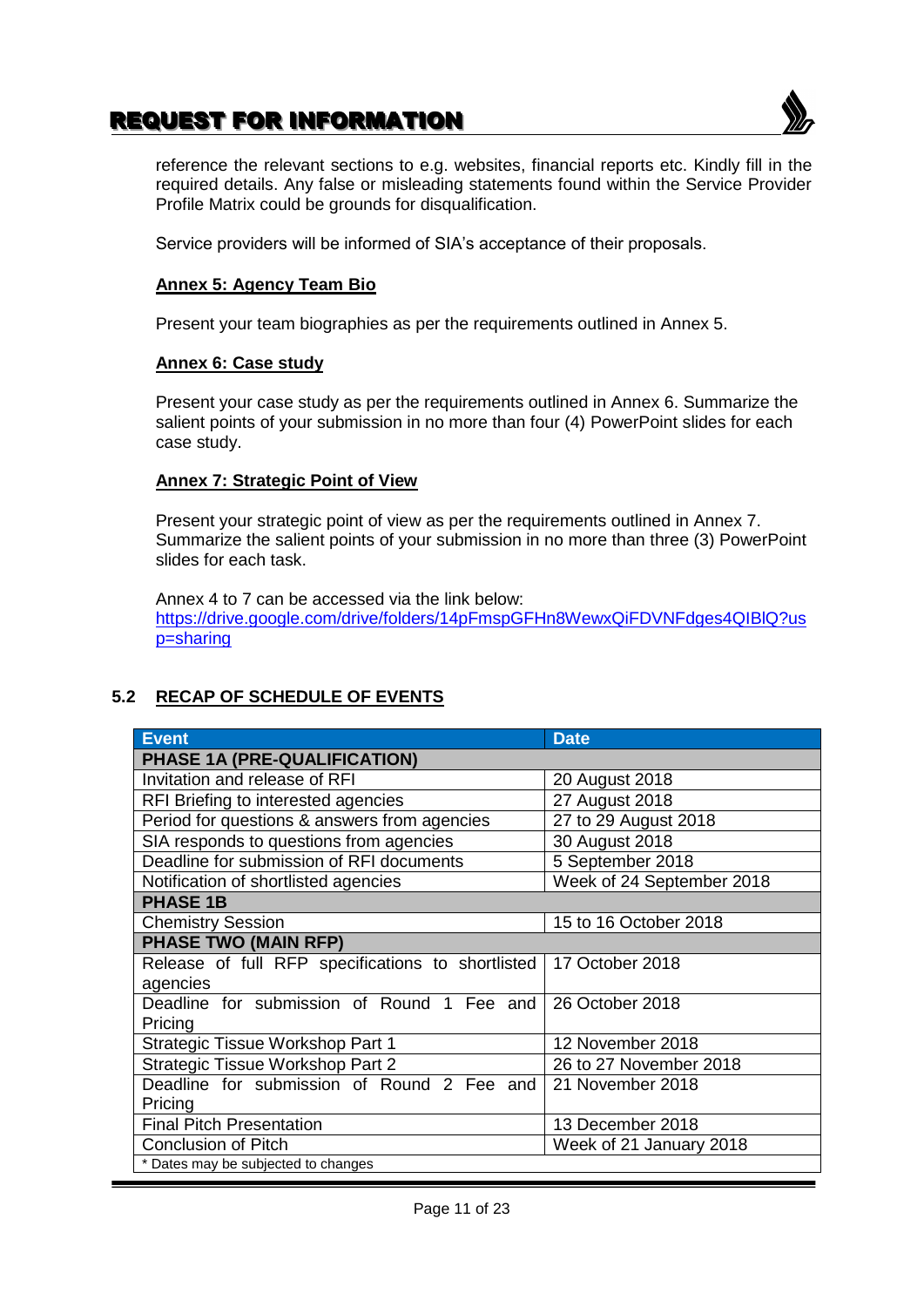

#### **5.3 RFP PROCEDURES**

#### **Contact Persons**

If there is a need to seek clarifications, requests should be sent to **all** of the following:

R3 Asia Pacific Pte Ltd Seema Punwani Email: [seema@rthree.com](mailto:seema@rthree.com) Contact number: 6221 1274 / 9674 0619

Fiona Lee Email: [fiona@rthree.com](mailto:fiona@rthree.com) Contact number: 6221 1274 / 9660 1881

Singapore Airlines Ltd Su-Ann Tan Email: suann\_tan@singaporeair.com.sg Contact number: 6541 5725

ALL communication between the Service provider and SIA shall be through the above email addresses only.

When submitting questions, the identity of the Service Provider(s) representative must be clearly indicated. The email shall in such cases, follow the format of:

- (1) Tender reference number "TR 1303"
- (2) Project name "Singapore Airlines Global Integrated Agencies"
- (3) Name of service provider

All questions must be sent to SIA before the deadline indicated in 5.2: Recap Schedule of Events. SIA will collate and respond to the questions via email in totality. All the questions and the corresponding responses prior to the Submission of Proposal date will be made known to all Service providers (where possible) without revealing the identity of the source of the questions.

If the solution includes a partnership of service providers (Holding Group / Consortium), the prime service provider (Lead Agency) will be the sole party that communicates with SIA during the RFP process.

#### **5.4 SUBMISSION OF PROPOSALS**

Please send your completed submissions via email to **all** of the following by **5 September 2018, 1200 hours, SGT.**

R3 Asia Pacific Pte Ltd Seema Punwani Email: [seema@rthree.com](mailto:seema@rthree.com) Contact number: 6221 1274 / 9674 0619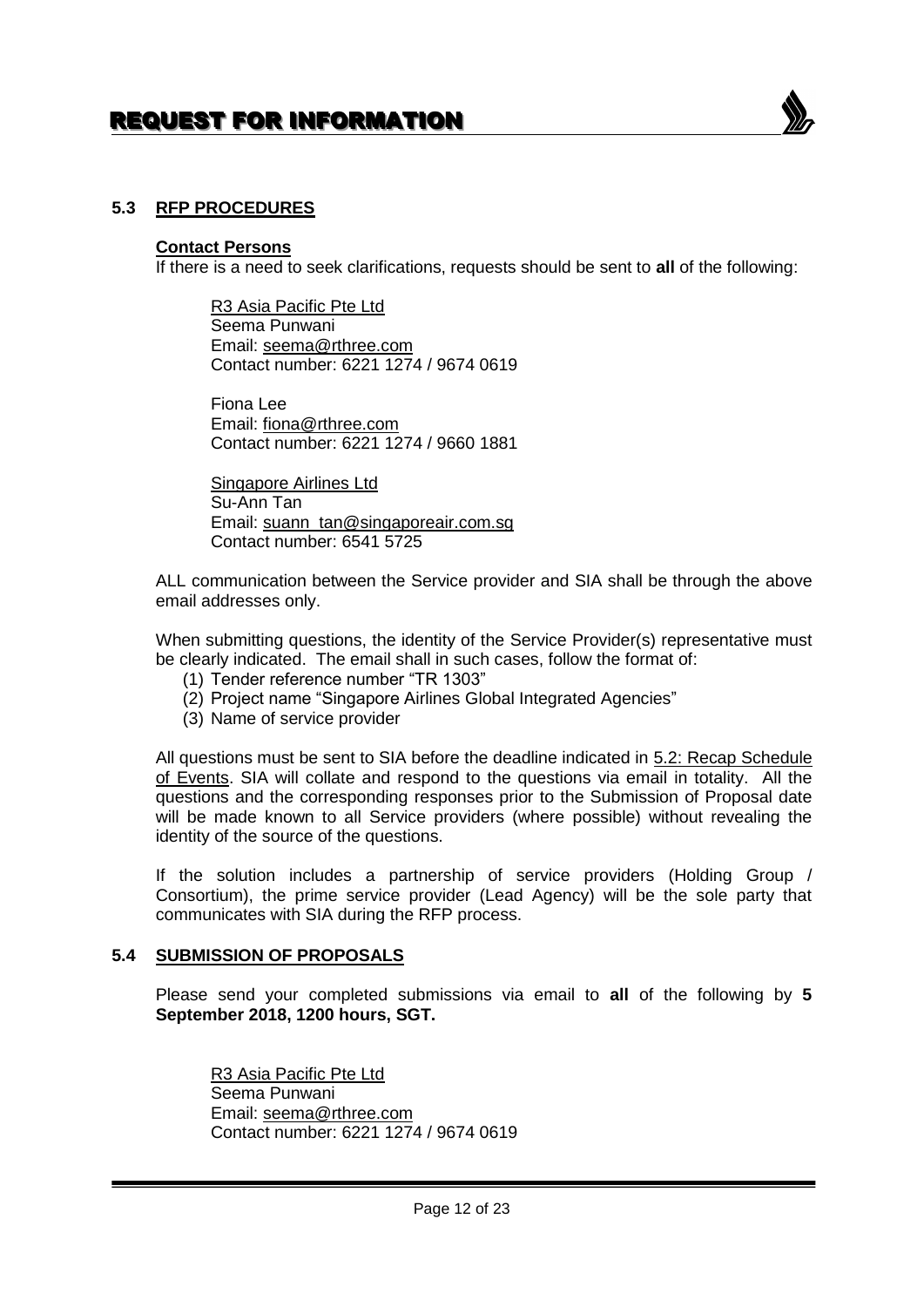

Fiona Lee Email: [fiona@rthree.com](mailto:fiona@rthree.com) Contact number: 6221 1274 / 9660 1881

Singapore Airlines Ltd Su-Ann Tan Email: [suann\\_tan@singaporeair.com.sg](mailto:suann_tan@singaporeair.com.sg)  Contact number: 6541 5725

We ask that all submissions to be in the format specified in 5.6: Checklist of Deliverables. Please ensure that materials submitted can be viewed on a standard Windows PC with Microsoft Office 2013.

Email submissions should have a clear subject header, following the format of:

- (1) Tender reference number "TR 1303"
- (2) Project name "Singapore Airlines Global Integrated Agencies"
- (3) Name of service provider

#### **5.5 FORMAT OF PROPOSAL**

Each proposal should be structured in a clear, straightforward manner and in accordance with the outline of the respective sections herein. Service provider(s) should exercise care to present only realistic, attainable commitments in their proposal.

Non-compliance to meeting any requirements must be specifically stated with reasons by the Service provider(s).

#### **5.6 CHECKLIST OF DELIVERABLES**

| <b>Annex</b> | <b>Document</b>                                                        | <b>Format</b> | <b>Requirement</b>            |
|--------------|------------------------------------------------------------------------|---------------|-------------------------------|
|              | <b>IPT Declaration by Service</b><br><b>Provider/Contracting Party</b> | <b>PDF</b>    | Endorsed soft copy submission |
| 2            | Declaration of Participation<br>by Relatives/ Associated<br>Companies  | <b>PDF</b>    | Endorsed soft copy submission |
| 3            | Non-Disclosure Agreement                                               | <b>PDF</b>    | Endorsed soft copy submission |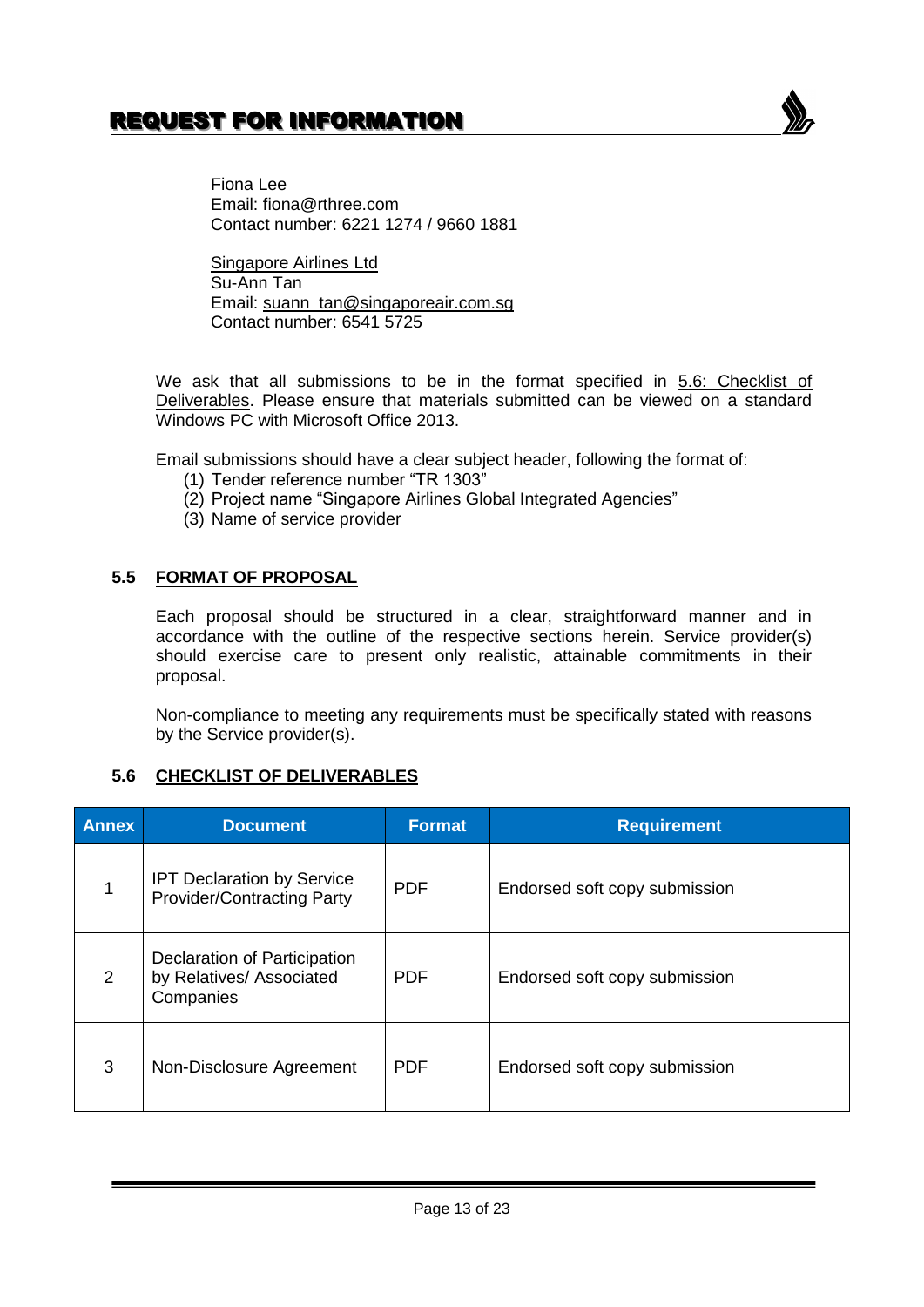

| 4 | <b>Agency Profile Matrix</b>   | Excel             | Soft copy submission<br>To rename file in the following format:<br>"Agency Name - DDMMM - Annex 4-<br><b>Agency Profile Matrix"</b>    |
|---|--------------------------------|-------------------|----------------------------------------------------------------------------------------------------------------------------------------|
| 5 | Agency Team Bio                | PowerPoint        | Soft copy submission<br>To rename file in the following format:<br>"Agency Name - DDMMM - Annex 5-<br><b>Agency Team Requirements"</b> |
| 6 | <b>Case Studies</b>            | <b>PowerPoint</b> | Soft copy submission<br>To rename file in the following format:<br>"Agency Name - DDMMM - Annex 6 - Case<br>Studies"                   |
|   | <b>Strategic Point of View</b> | PowerPoint        | Soft copy submission<br>To rename file in the following format:<br>"Agency Name - DDMMM - Annex 6-<br>Strategic Point of View"         |

#### **5.7 RFI BRIEFING TO INTERESTED AGENCIES**

While not mandatory, interested agencies are encouraged to attend the RFI Briefing on **27 August 2018, 10 00 hours**.

As prior access is required to enter the premise, visitors require advanced clearance for access into the area. Interested agencies will need to register attendees (**up to 3 per Holding Group / Consortium**) with the following details.

- (1) FULL NAME
- (2) IC/PASSPORT/FIN NUMBER
- (3) NATIONALITY
- (4) CONTACT NUMBER
- (5) COMPANY NAME

Please send the above information to the contact person below by **23 August 2018, 18 00 hours**.

> Su-Ann Tan Email: [suann\\_tan@singaporeair.com.sg](mailto:suann_tan@singaporeair.com.sg)

Please bring along your Identification Card or Passport to exchange for visitor passes at the following venue:

> SIA TRAINING CENTRE 720 Upper Changi Road East, 486852 Lobby 1C Theatrette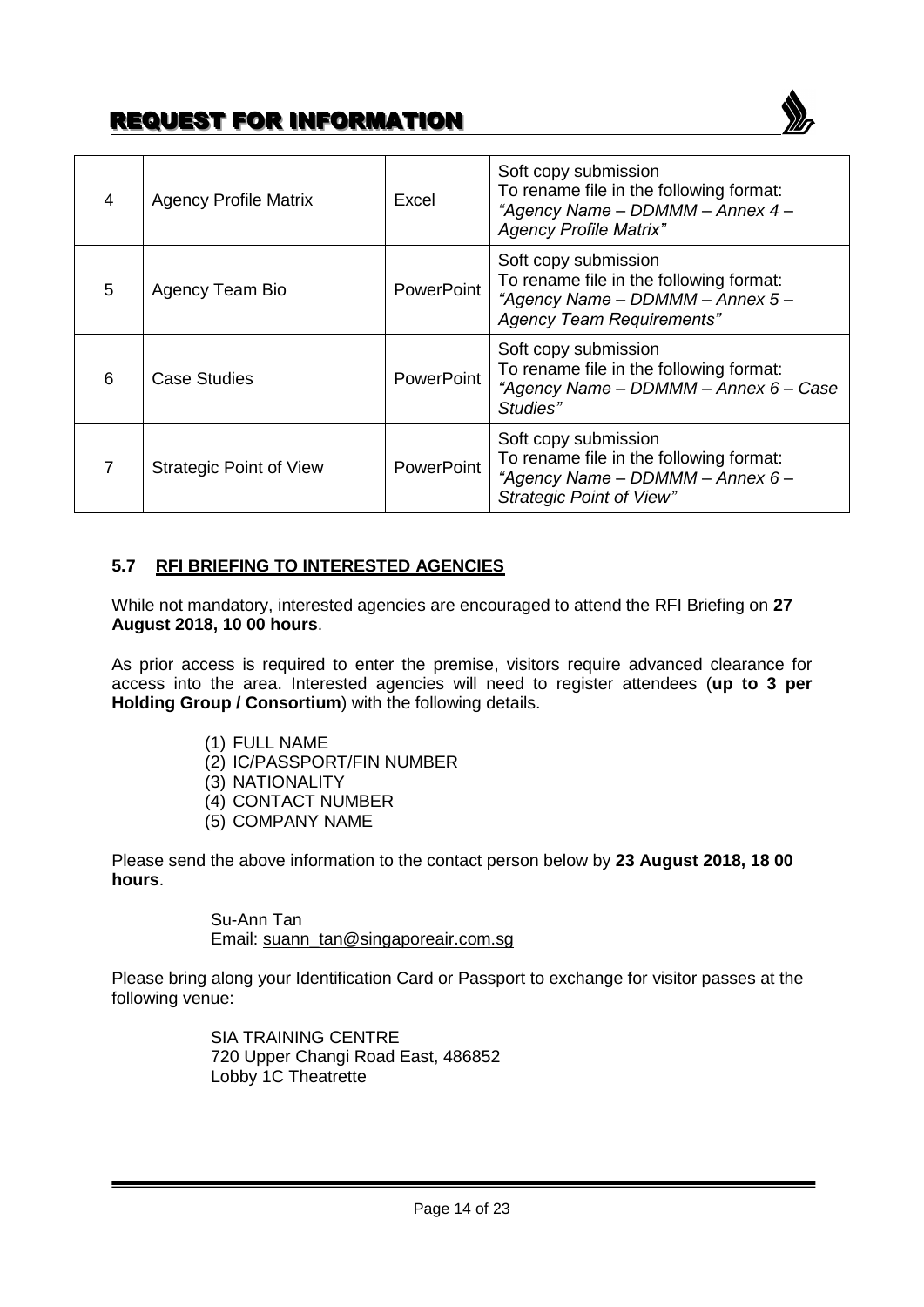### **: IPT DECLARATION BY VENDOR/CONTRACTING PARTY**

#### **GENERAL**

- 1. This Declaration is necessary to enable SIA to comply with Chapter 9 of the Listing Manual of the Singapore Exchange Securities Trading Limited. If you are an Individual, please complete Form B-1. If you are a corporation, please complete Form B-2.
- 2. By completing Form B-1 or Form B-2 (as the case may be), you confirm that the information provided by you is true and correct and that SIA can rely on such information to comply with Chapter 9 of the Listing Manual.
- 3. Please complete Form B-1 or Form B-2 by making a tick, where appropriate, in the boxes provided. If you fail to tick any of the boxes, you shall be deemed to have declared that you are none of the persons specified in paragraphs 1 to 9 of Form B-1 or none of the persons specified in paragraphs 1 to 4 of Form B-2, as the case may be.
- 4**.** If you are a corporation, the form B-2 should be signed by an authorised officer of you corporation and affixed with your corporation's stamp.
- 5. Please refer to the Definitions attached, when completing the Form B-1 or Form B-2. If you are unsure, please seek clarification or advice, as may be appropriate.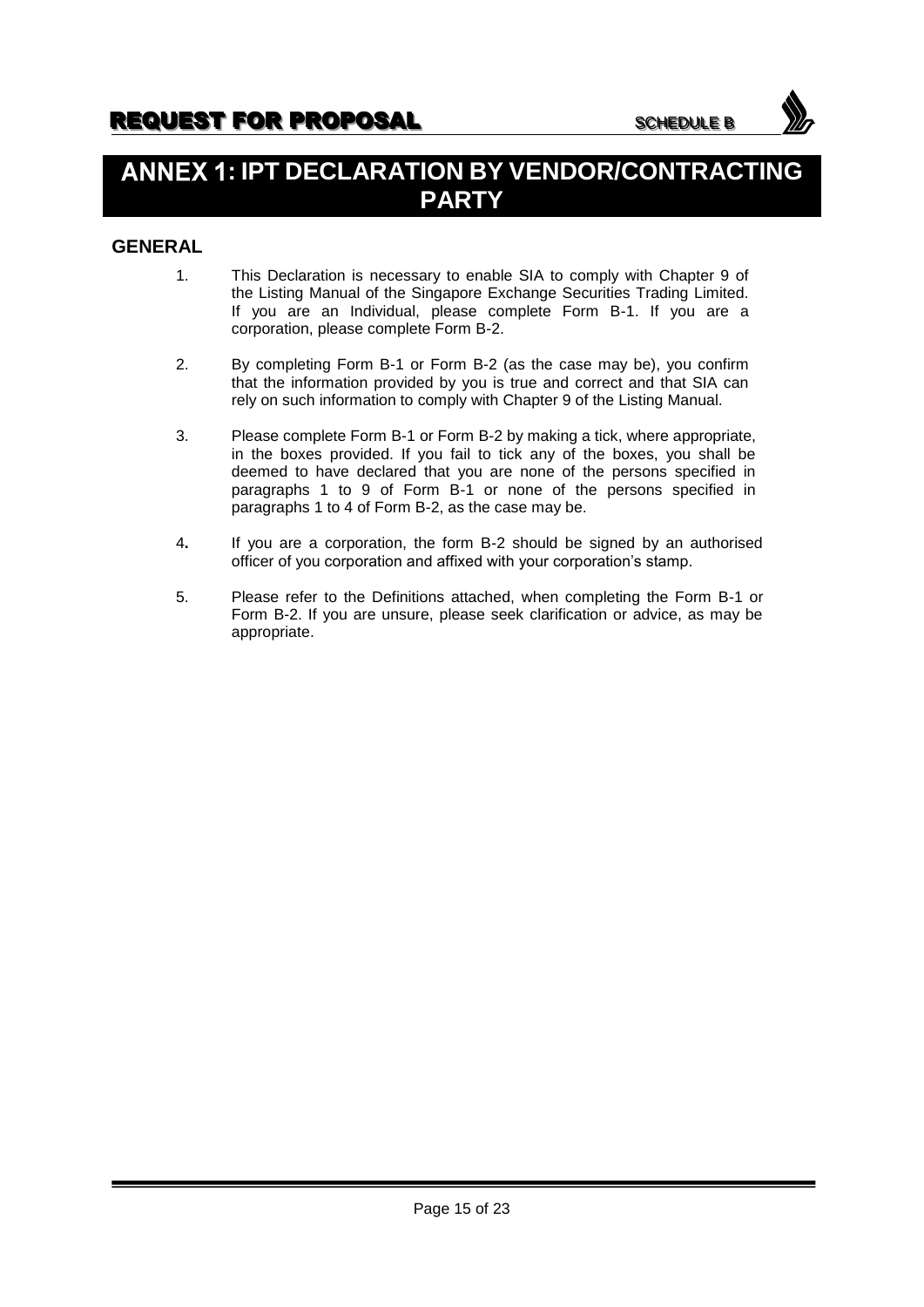#### **FORM B-1 (To be completed by an individual)**

#### To: Singapore Airlines Limited

I, ………………………………………………, hereby declare as follows: (Name of Supplier/Contracting Party)

| 1 <sub>1</sub> | of SIA.                                                                                                                                                                                                            |             |  |
|----------------|--------------------------------------------------------------------------------------------------------------------------------------------------------------------------------------------------------------------|-------------|--|
| 2.             | of SIA.                                                                                                                                                                                                            |             |  |
| 3.             | of SIA.                                                                                                                                                                                                            |             |  |
| 4.             | of SIA.                                                                                                                                                                                                            |             |  |
| 5.             | of SIA.                                                                                                                                                                                                            |             |  |
| 6.             | of SIA.                                                                                                                                                                                                            |             |  |
| 7 <sub>1</sub> | of SIA.                                                                                                                                                                                                            |             |  |
| 8.             | who is a *Director/CEO of SIA or *his/her Immediately Family is a beneficiary or, in the<br>case of a discretionary trust, is a discretionary object.                                                              |             |  |
| 9.             | I am none of the above.                                                                                                                                                                                            |             |  |
|                | I confirm that the above information is true and correct. I understand that you require the<br>information to comply with Chapter 9 of the Listing Manual of the Singapore Exchange<br>Securities Trading Limited. |             |  |
|                |                                                                                                                                                                                                                    | Signature : |  |
|                |                                                                                                                                                                                                                    |             |  |

Note: \* Delete as appropriate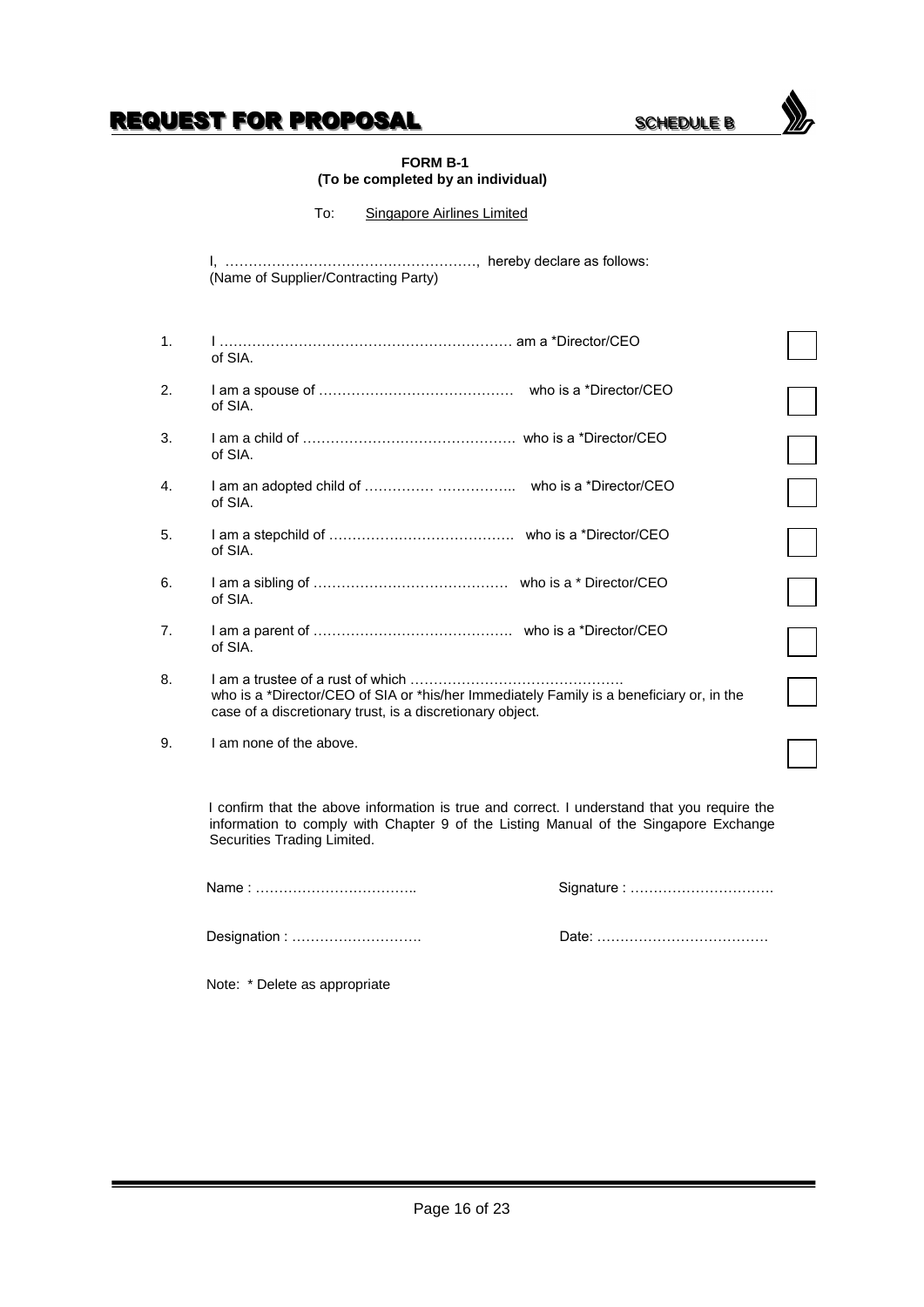|    |            | <b>FORM B-2</b><br>(To be completed by a Corporation)                                                                                                                                                                                                                                  |          |
|----|------------|----------------------------------------------------------------------------------------------------------------------------------------------------------------------------------------------------------------------------------------------------------------------------------------|----------|
|    |            | To: Singapore Airlines Limited                                                                                                                                                                                                                                                         |          |
|    | $We, \_\_$ | (Name of Supplier/Contracting Party) (Name of Supplier/Contracting Party)                                                                                                                                                                                                              |          |
| 1. |            | <b>Example 1</b> the CEO<br>30% or more.                                                                                                                                                                                                                                               | Yes / No |
| 2. |            | a<br>Director of SIA and/or *his/her Immediate Family (directly or indirectly) have an<br>interest of 30% or more.                                                                                                                                                                     |          |
| 3. |            | We are a company in which Temasek and/or its subsidiaries when taken together<br>(directly or indirectly) have an interest of 30% or more.                                                                                                                                             |          |
|    |            | If answer to paragraph 3 is yes, please also indicate below:                                                                                                                                                                                                                           |          |
|    | 3.1        | Whether the shares in your company are held directly by Temasek and/or by<br>Temasek subsidiaries/associates, and name such subsidiaries/associates, if any.                                                                                                                           |          |
|    | 3.2        | Whether you are listed, or you are a member of a group of companies listed (name                                                                                                                                                                                                       |          |
|    |            | the company which is listed), on the Singapore Exchange Securities Trading Limited<br>or any other exchange (name such exchange, if applicable). If you are, please state the<br>names of the directors and audit committee members of the listed company.                             |          |
|    | 3.3        | If the above answer is positive, please provide a list of your directors and the members<br>of your audit committee (if you are listed) or (if you are a member of a listed group) a list<br>of the directors and members of the audit committee of the group company which is listed. |          |
|    |            | We are none of the above.                                                                                                                                                                                                                                                              |          |
|    |            | We confirm that the above information is true and correct. We understand that you require the<br>information to comply with Chapter 9 of the Listing Manual of the Singapore Exchange Securities<br>Trading Limited.                                                                   |          |
| 4. |            |                                                                                                                                                                                                                                                                                        |          |

S.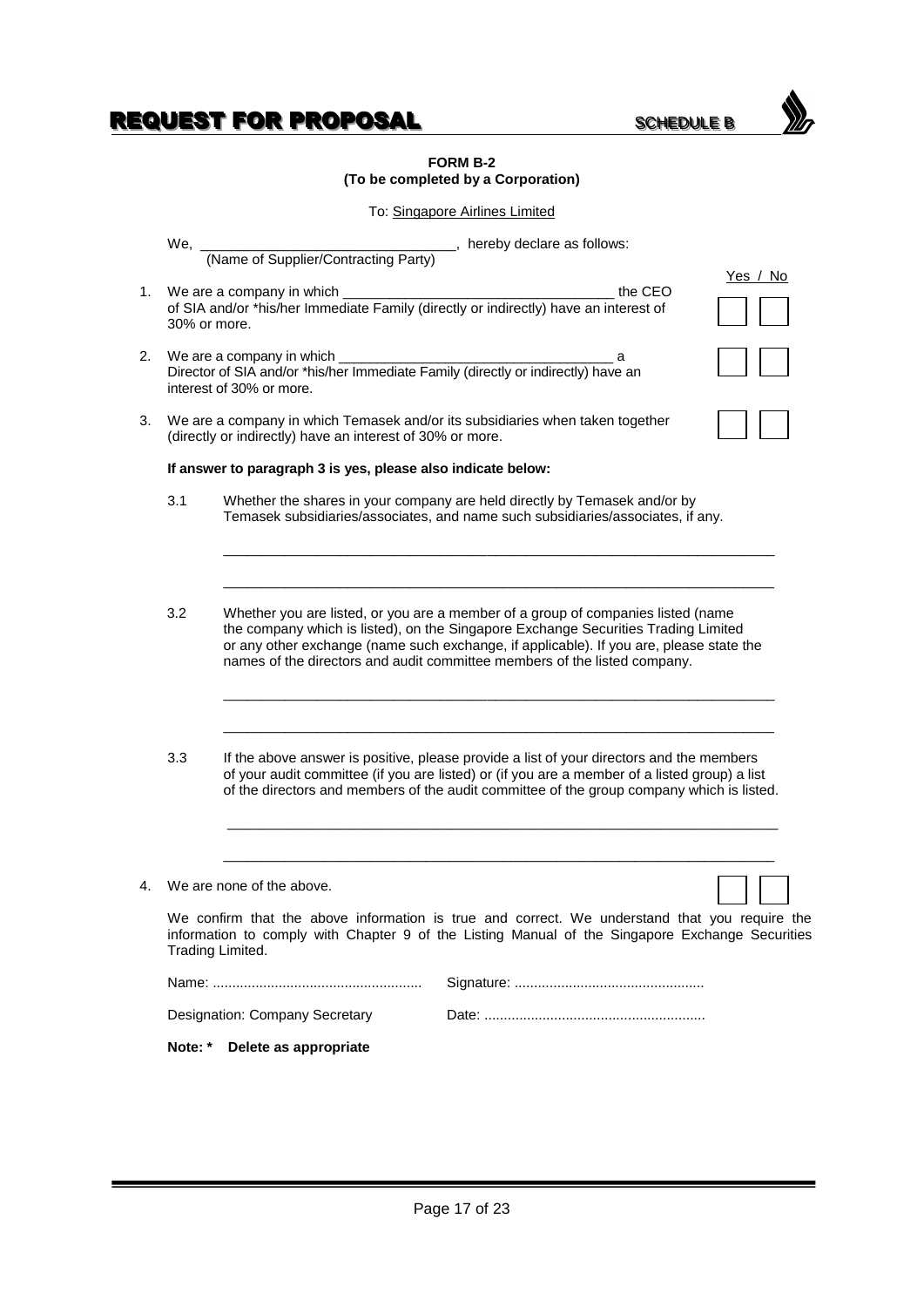#### **DEFINITIONS**

| "Associate"        |  | (a)                                                                      | In the case of a Director or the CEO of SIA:                                              |                                                                                                                                                               |  |
|--------------------|--|--------------------------------------------------------------------------|-------------------------------------------------------------------------------------------|---------------------------------------------------------------------------------------------------------------------------------------------------------------|--|
|                    |  |                                                                          | (i)                                                                                       | his Immediate Family;                                                                                                                                         |  |
|                    |  |                                                                          | (ii)                                                                                      | the trustees of any trust of which he or his Immediate Family is a<br>beneficiary or, in the case of a discretionary trust, is a discretionary<br>object; and |  |
|                    |  |                                                                          | (iii)                                                                                     | any company in which he and his Immediate Family together (directly<br>or indirectly) have an interest of 30% or more; or                                     |  |
|                    |  | (b)                                                                      | In relation to Temasek:                                                                   |                                                                                                                                                               |  |
|                    |  |                                                                          | (i)                                                                                       | its subsidiaries; or                                                                                                                                          |  |
|                    |  |                                                                          | (ii)                                                                                      | any company in which Temasek and/or its subsidiaries when taken<br>together (directly or indirectly) have an interest of 30% or more.                         |  |
| "Immediate Family" |  | : In relation to a Director or the CEO of SIA:                           |                                                                                           |                                                                                                                                                               |  |
|                    |  | (a)<br>(b)<br>(c)<br>(d)                                                 | his spouse;<br>his child, adopted child or step-child;<br>his sibling; and<br>his parent. |                                                                                                                                                               |  |
| "SIA"              |  |                                                                          | Singapore Airlines Limited.                                                               |                                                                                                                                                               |  |
| "Temasek"          |  | Temasek Holdings (Private) Limited, a company incorporated in Singapore. |                                                                                           |                                                                                                                                                               |  |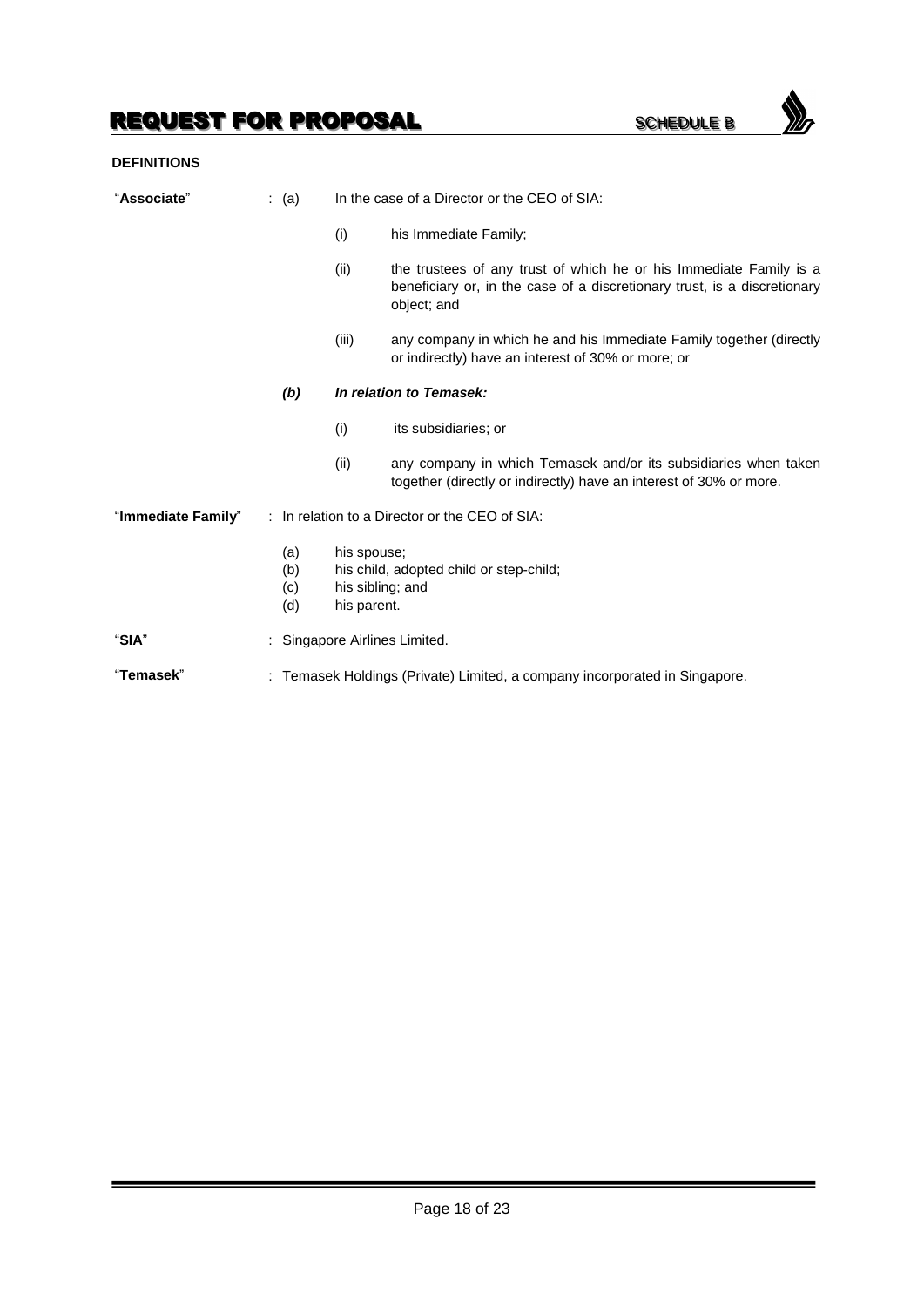$\Gamma$ 

### **ANNEX 2: DECLARATION OF PARTICIPATION BY RELATIVES/ASSOCIATED COMPANIES**

| The supplier must declare whether any associated company, business partner or relatives are<br>bidding in this quotation exercise.<br>Tenderers who make false declarations will be disqualified.<br>Please complete the section which is applicable.<br>Section I<br>I declare that I have no associated company, business partner or relatives taking part in the<br>quotation.<br>Company Stamp<br>Name & Designation<br>Signature<br>Section II<br>I declare that the following person/company is also bidding in the quotation:<br>Name of Person/Company<br><b>Relationship to Bidder</b><br>1<br>$\begin{tabular}{c} 3 & \begin{tabular}{@{}c@{}} \end{tabular} \end{tabular}$<br>Please use new page if space is insufficient. | <b>DECLARATION FORM A</b> |  |
|----------------------------------------------------------------------------------------------------------------------------------------------------------------------------------------------------------------------------------------------------------------------------------------------------------------------------------------------------------------------------------------------------------------------------------------------------------------------------------------------------------------------------------------------------------------------------------------------------------------------------------------------------------------------------------------------------------------------------------------|---------------------------|--|
|                                                                                                                                                                                                                                                                                                                                                                                                                                                                                                                                                                                                                                                                                                                                        |                           |  |
|                                                                                                                                                                                                                                                                                                                                                                                                                                                                                                                                                                                                                                                                                                                                        |                           |  |
|                                                                                                                                                                                                                                                                                                                                                                                                                                                                                                                                                                                                                                                                                                                                        |                           |  |
|                                                                                                                                                                                                                                                                                                                                                                                                                                                                                                                                                                                                                                                                                                                                        |                           |  |
|                                                                                                                                                                                                                                                                                                                                                                                                                                                                                                                                                                                                                                                                                                                                        |                           |  |
|                                                                                                                                                                                                                                                                                                                                                                                                                                                                                                                                                                                                                                                                                                                                        |                           |  |
|                                                                                                                                                                                                                                                                                                                                                                                                                                                                                                                                                                                                                                                                                                                                        |                           |  |
|                                                                                                                                                                                                                                                                                                                                                                                                                                                                                                                                                                                                                                                                                                                                        |                           |  |
|                                                                                                                                                                                                                                                                                                                                                                                                                                                                                                                                                                                                                                                                                                                                        |                           |  |
|                                                                                                                                                                                                                                                                                                                                                                                                                                                                                                                                                                                                                                                                                                                                        |                           |  |
|                                                                                                                                                                                                                                                                                                                                                                                                                                                                                                                                                                                                                                                                                                                                        |                           |  |
|                                                                                                                                                                                                                                                                                                                                                                                                                                                                                                                                                                                                                                                                                                                                        |                           |  |
|                                                                                                                                                                                                                                                                                                                                                                                                                                                                                                                                                                                                                                                                                                                                        |                           |  |
|                                                                                                                                                                                                                                                                                                                                                                                                                                                                                                                                                                                                                                                                                                                                        |                           |  |
| Company Stamp<br>Signature<br>Name & Designation                                                                                                                                                                                                                                                                                                                                                                                                                                                                                                                                                                                                                                                                                       |                           |  |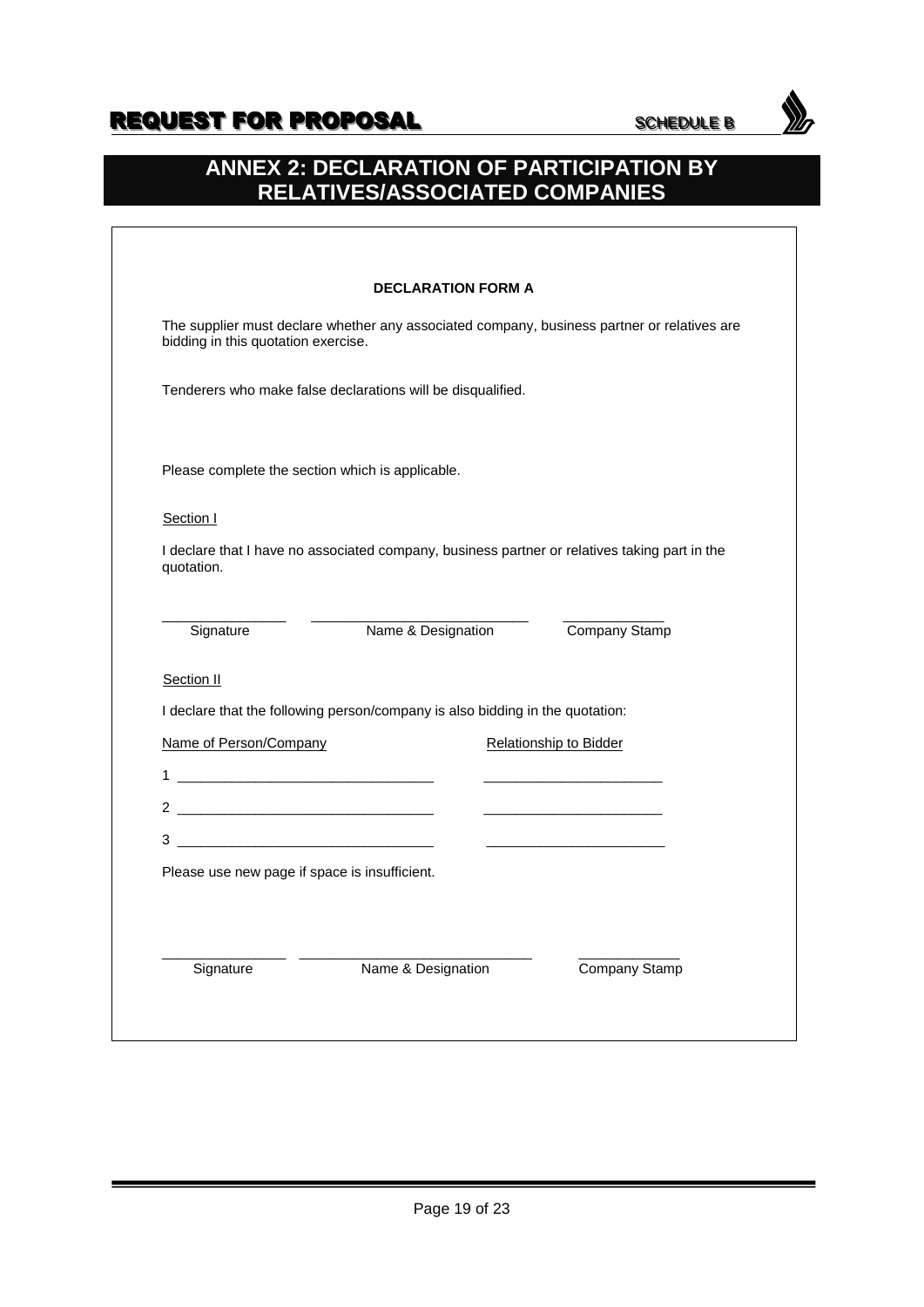

#### **NON-DISCLOSURE AGREEMENT SINGAPORE AIRLINES – TR 1303 TENDER TO APPOINT AN AGENCY/AGENCIES TO FULFIL THE INTEGRATED GLOBAL MARKETING AND COMMUNICATION TENDER**

**THIS AGREEMENT** is made this day of between:

1. **SINGAPORE AIRLINES LIMITED**, a company incorporated in Singapore and having its registered office at 25 Airline Road, Airline House, Singapore 819829, Singapore company registration number 197200078R ("SIA")

and

2. \_\_\_*\_\_\_\_\_\_\_\_\_\_\_\_\_\_\_\_\_\_\_\_\_\_* of \_\_\_\_\_\_\_\_\_\_*\_\_\_\_\_\_\_\_\_\_\_\_\_\_\_\_\_\_\_\_\_\_* (the "Vendor")*,*

hereinafter referred to individually as a " Party" or collectively as the "Parties".

The Effective Date of this Confidentiality Agreement is \_\_\_\_\_\_\_\_\_\_\_

#### **WHEREAS**

- A. SIA is seeking a partnership with the "Vendor'.
- B. SIA has invited the "Vendor" to pitch for the appointment of a global integrated agency/agencies. This will involve the "Vendor" having access to confidential information.
- C. In this connection, SIA will disclose Confidential Information to the Vendor, in accordance with the terms and conditions set out herein.
- D. The Vendor recognises and acknowledges that the Confidential Information in connection with and/or incidental to the project is highly sensitive and confidential in nature and that SIA requires any and all Confidential Information to be kept secret and strictly confidential.
- E. In consideration of the disclosure of the Confidential Information to the Vendor, the Vendor will keep any and all Confidential Information strictly confidential in accordance with the terms and conditions of this Agreement.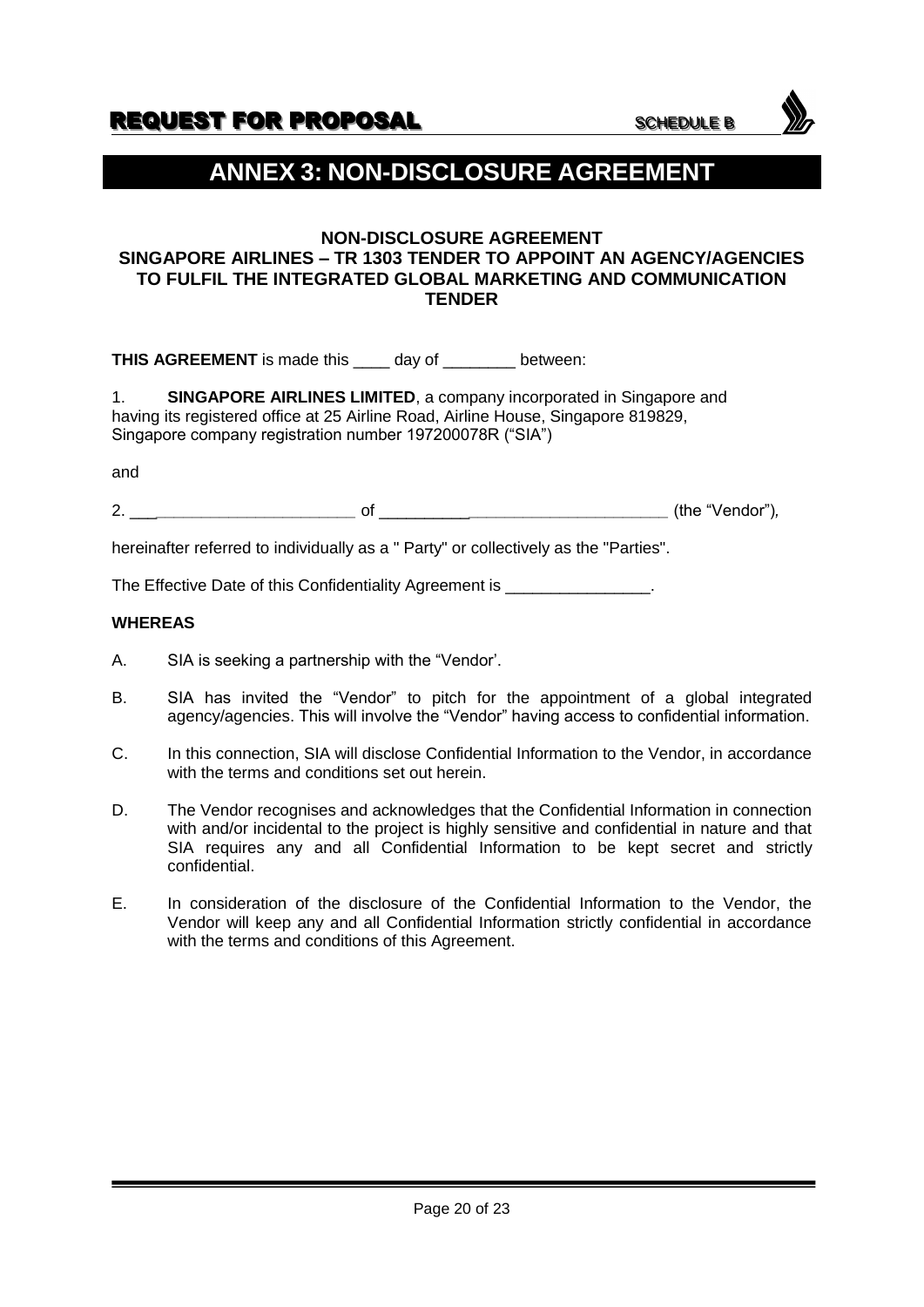#### **THE PARTIES AGREE** as follows:

1. The Vendor acknowledges that SIA operates in a highly competitive industry and that any and all information relating to the Project, if disclosed (whether directly or indirectly) to a third party without the express authorisation of SIA will have a detrimental effect on the business of SIA. In consideration of being made privy to the Confidential Information, the Party hereby agrees to observe and be bound by the terms of this Agreement.

2. In this Agreement, "Confidential Information" shall include but is not limited to information on the company's brand and social media strategies, the contents of the Project, information, knowledge or data, howsoever disclosed, including copies and reproductions thereof, which are of an intellectual, technical, scientific, financial, commercial or marketing nature and all subsequent forms developed from the use of the information disclosed which is not in the public domain and in which SIA has a business, proprietary or ownership interest or has a legal duty to protect, or which SIA considers to be confidential and which is identified by SIA as confidential. The contents of the Project shall constitute Confidential Information and remain as such until such time as SIA makes a public announcement of the Project or as the Parties may, in writing, mutually agree that it be disclosed.

3. The Vendor hereby undertakes to use the Confidential Information only for the purpose of the Project and hereby undertakes that the Confidential Information shall only be disclosed to those of its employees, servants, officers, agents, consultants and contractors on a strictly needto-know basis for the purpose of evaluating or developing designs pertaining to the Project.

4. The Vendor further agrees to keep the Confidential Information in strictest confidence and treat with the same degree of care it extends to its own Confidential Information and shall not, directly or indirectly, use for itself or on behalf of or disclose to any third party any Confidential Information received during the course of the Project.

5. The Vendor shall cause its employees, servants, officers, agents, consultants and contractors involved in the Project to observe or be similarly bound by the terms of this Agreement. The Vendor, as the principal party, shall be responsible and liable for any breach of confidentiality by any of its (former, present and future) employees, servants, officers, agents, consultants and contractors. The Vendor will immediately notify SIA in the event of any loss or unauthorized disclosure of any Confidential Information.

6. The Vendor expressly understands that the Confidential Information disclosed by

SIA under this Agreement is of a commercially valuable and highly sensitive nature. In the event that SIA discovers that the Vendor, its employee, servant, officers, agent, consultant or contractor (whether individually or collectively) has made or makes or intends to make or causes to make any unauthorised disclosure of the Confidential Information, SIA shall be entitled to take out an injunction against any such party to restrain it from making any such disclosure. In addition or in the alternative, as the case may be, SIA will be entitled to exercise such legal and equitable remedies as are available in respect of the breach of this Agreement and to further protect the Confidential Information.

7. Confidential Information will not be reproduced in any form except as required to accomplish the intent of this Agreement. Any reproduction of any Confidential Information will remain the property of SIA and will contain any and all confidential or proprietary notices or legends which appear on the original, unless otherwise authorized in writing by SIA.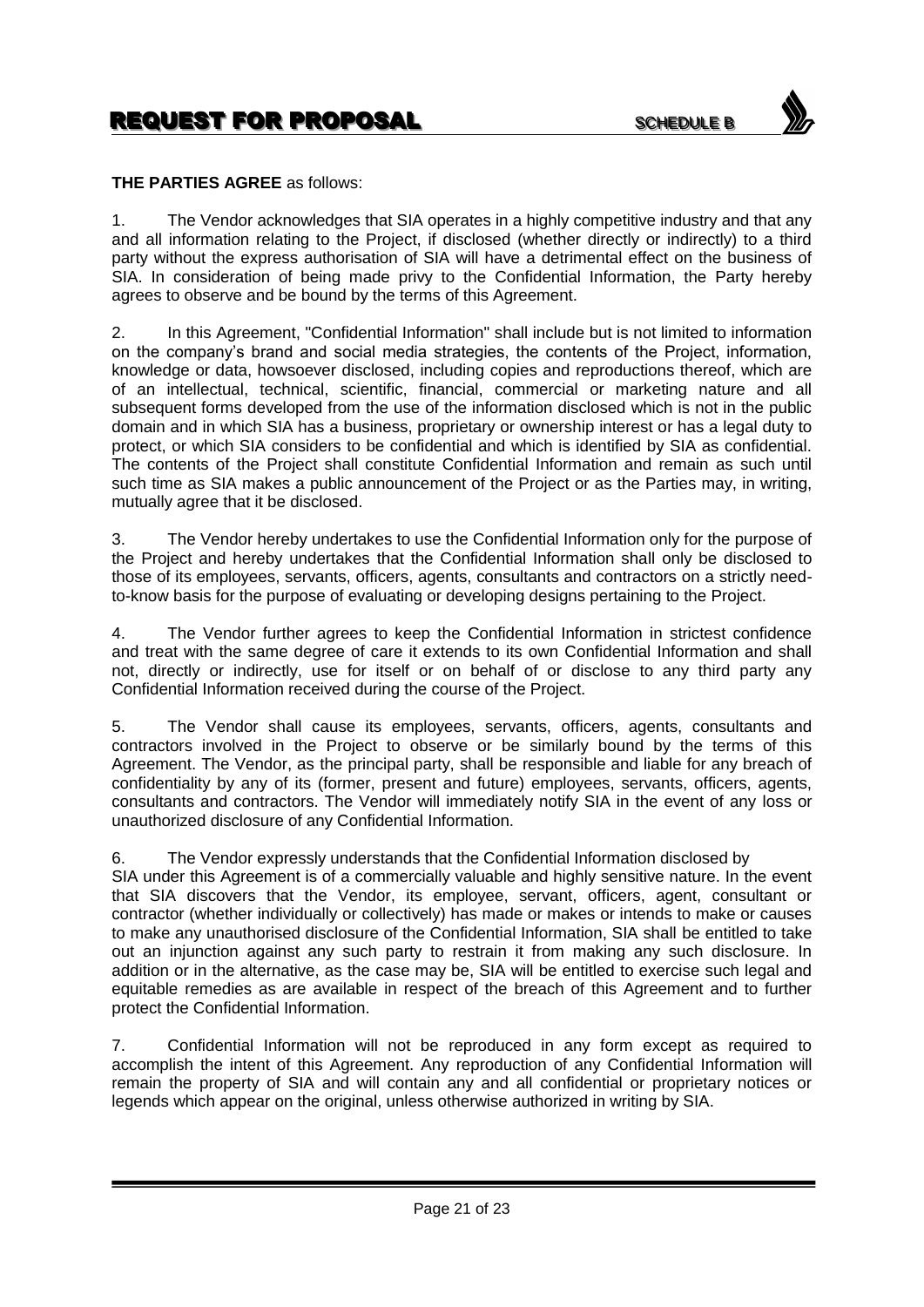8. The provisions of this Agreement shall not apply to:

(i) Information which at the time of disclosure is in the public domain.

(ii) Information which after disclosure becomes part of the public domain other than in breach of this Agreement.

(iii) Information which was known to the Vendor prior to receipt from SIA provided such prior knowledge can be adequately substantiated by documentary evidence antedating the disclosure by SIA.

(iv) Information which has been independently developed or obtained by the Vendor or obtained by the Vendor from a third party other than in breach by either of them of their respective obligations to maintain confidentiality.

(v) Information which is required to be used or disclosed by reason of any law, governmental or other regulations or the requirements, orders, directions, instructions or notices of any regulatory authority including any stock exchange, provided however that prior to the Vendor making the disclosure shall promptly notify SIA of such requirements and shall use its best efforts to limit the scope of the use or disclosure; and

(vi) Confidential Information, which is disclosed to third parties with the prior written consent of SIA.

9. The Parties understand that SIA does not have any obligation to provide Confidential Information to the Vendor, that SIA does not make any representation or warranty with respect to the accuracy or completeness of the Confidential Information, and that SIA shall not be liable to the Vendor for any loss or damage resulting from the use of or reliance on any of the Confidential Information, except as otherwise provided in a formal written agreement executed between the Parties in respect of the Project.

10. Upon termination of this Agreement for whatever reason and irrespective of whichever Party initiated the termination, the Vendor shall not make further use of the Confidential Information and shall return all of the Confidential Information to SIA, including all copies or reproductions, extracts, summaries or notes, or destroy the same in accordance with the directions of SIA and certify the same have been destroyed.

11. SIA may, at any time during the course of the Project, direct the Vendor to return the Confidential Information to SIA, or part thereof, and not to make further use of the Confidential Information to be returned. Upon receipt of such directions, the Vendor shall promptly deliver the requested Confidential Information without retaining any copies or excerpts thereof to SIA. If the requested Confidential Information is still required by the Vendor to perform their services for the Project, then in such event, both Parties shall endeavour to obtain alternative information from other sources so that the Vendor can proceed with the performance of their services.

12. Unless expressly assigned to the other Party, whether in this Agreement or in some other document made between the Parties, all patents, patent applications, copyrights, design rights, trademarks or such other proprietary rights, belonging to the respective Parties shall remain vested in the Party concerned.